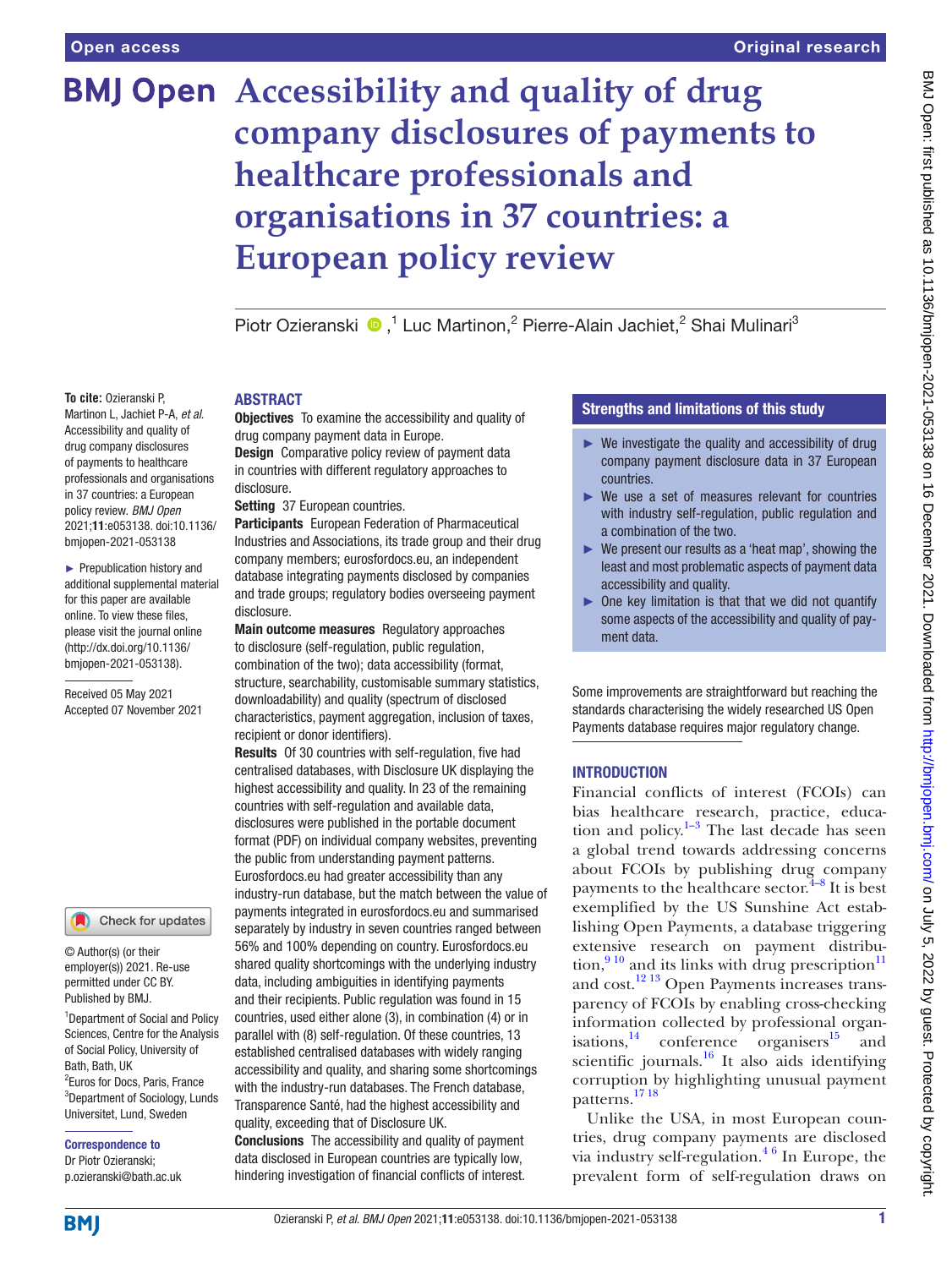the Code of Practice of the European Federation of Pharmaceutical Industries and Associations (EFPIA), with its minimum requirements transposed into the codes of EFPIA's national trade group members.<sup>[19](#page-14-9)</sup> Self-regulation allows the industry to develop, implement, and oversee the rules of payment disclosure. $4^{20}$  Compared with the US Sunshine Act, one key shortcoming of self-regulation, resulting from the industry's interpretation of European privacy laws, is making company disclosures conditional on consent granted by payment recipients.[21–23](#page-14-10) Other problems include broader, and therefore difficult to interpret, payment categories (grants and donations, contributions to costs of events, fees for service and consultancy), $^{22}$  which are also fewer than in the USA, excluding royalties, ownership and investments. Additionally, research payments are only disclosed as lump sums per company without named recipients.<sup>5 24</sup> One advantage of self-regulation is a greater scope of covered healthcare professionals, including not only physicians but also nurses (to be included in the USA starting from  $2022$ ),  $25$ pharmacists and others.<sup>[5 21](#page-14-12)</sup> Furthermore, self-regulation includes, like in the USA, not only hospital recipients of payments but also general practice surgeries, professional associations and other healthcare organisations. $5\frac{24}{1}$ 

Only few European countries, including France, Portugal and Latvia, use government regulation, principally legislation, to impose disclosure requirements for donors and recipients, including mandatory disclosure.<sup>46</sup> Finally, one country, the Netherlands, has been identified as using a combination of self and public regulation, with the disclosure regulations developed with government's input, but lacking a legal basis and enforced via self-regulation.<sup>[4](#page-14-1)</sup>

The scrutiny of European payment data has been limited, except for case studies of payment distribution in the UK, $^{21\,24}$  Germany $^{26}$  and Ireland, $^{27}$  and a comparative analysis of payments shares not disclosed by recipients in the UK, Germany, Sweden, Switzerland, Italy, Ireland and Spain.<sup>[28](#page-14-16)</sup> However, France is the sole country where relationships between payments and prescribing have been investigated. $29$  Similarly, the potential for detecting organisational-level FCOIs is unrealised, with only two studies examining discrepancies in payments reported separately by companies and some healthcare providers $30$  and commissioners $31$  in England. Furthermore, corrupt relationships identified via official investigations pertaining to Greece,  $32$  Poland and Russia<sup>33</sup> might have been revealed earlier by examining payment patterns, following the US' example.<sup>17 18</sup> Therefore, the evidence base for any policy reform is thin, leaving the industry as the only stakeholder likely to have in-depth understanding of payment data, particularly in countries with self-regulation.

The likely reasons behind the scant disclosure research are the low accessibility and quality of payment data. Regarding accessibility, a study of European disclosure approaches has found that of six countries with self-regulation five lacked centralised payment databases.<sup>[4](#page-14-1)</sup> In one of these countries,

Germany, the dispersal of disclosures on drug company websites was a major obstacle in data analysis. $19\frac{2628}{8}$  A recent remedial initiative by activist data scientists has involved creating a database called eurosfordocs.eu. Inspired by a similar German project,<sup>[26](#page-14-14)</sup> eurosfordocs.eu integrates data disclosed separately by many companies in several countries with self-regulation.<sup>28'34</sup> Contrastingly, of the four countries identified as having government regulation or combining it with self-regulation three had databases integrating payments reported by all companies.<sup>4</sup>

A related aspect of low accessibility both in countries with self-regulation and government regulation is poor user interface.<sup>[4](#page-14-1)</sup> Of the six studied countries with self-regulation only Disclosure UK, the database run by the Association of the British Pharmaceutical Industry (ABPI), was judged as user friendly.<sup>4</sup> However, of the three databases in countries using government regulation or combining it with self-regulation the Dutch and Portuguese databases were described as 'partially' user friendly, while the French was deemed 'not' user friendly.<sup>4</sup> Challenges in the interface of the French database were only addressed by the independent data platform eurosfordocs.fr, stimulating journalistic investigations into  $FCOIs.<sup>35-37</sup>$ 

The second problem, payment data quality, has only been examined in countries with self-regulation. For example, analyses of Disclosure UK revealed inconsistencies in reporting of payment values and recipients, <sup>21</sup> <sup>24</sup> compounded by the absence of unique recipient identifiers.[38](#page-14-23) Similar shortcomings, including duplicate entries, were found in Germany, $26$  indicating that they might characterise self-regulation more broadly.

Therefore, important gaps exist in our understanding of the accessibility and quality of European payment data. First, ongoing debates on the introduction of public regu-lation in some countries<sup>[5](#page-14-12)</sup> suggest that the only comprehensive European regulatory overview<sup>6</sup> might have missed key regulatory developments, potentially with implications for data accessibility and quality.

Second, the implementation of the requirements of the EFPIA Code<sup>19</sup> has not been fully scrutinised. For example, although some trade groups will only meet the minimum standards (eg, by expecting companies to publish data on their websites), others might exceed them (eg, by creating centralised databases)[.4 28](#page-14-1) The need for establishing a comprehensive pattern of compliance is underscored by findings from Sweden and the UK, suggesting failure of self-regulation of drug marketing to meet some of its own key promises.<sup>[20 39](#page-14-25)</sup>

Third, regulatory approaches in many European countries have escaped scrutiny,<sup>4</sup> making it unclear whether payment data reported in these countries share the strengths and weaknesses identified elsewhere. Consequently, although some aspects of government regulation, such as a greater scope of covered industries, have been demonstrated as superior to self-regulation,  $4/6$  it remains uncertain whether this is reflected by payment data accessibility or quality.[4](#page-14-1)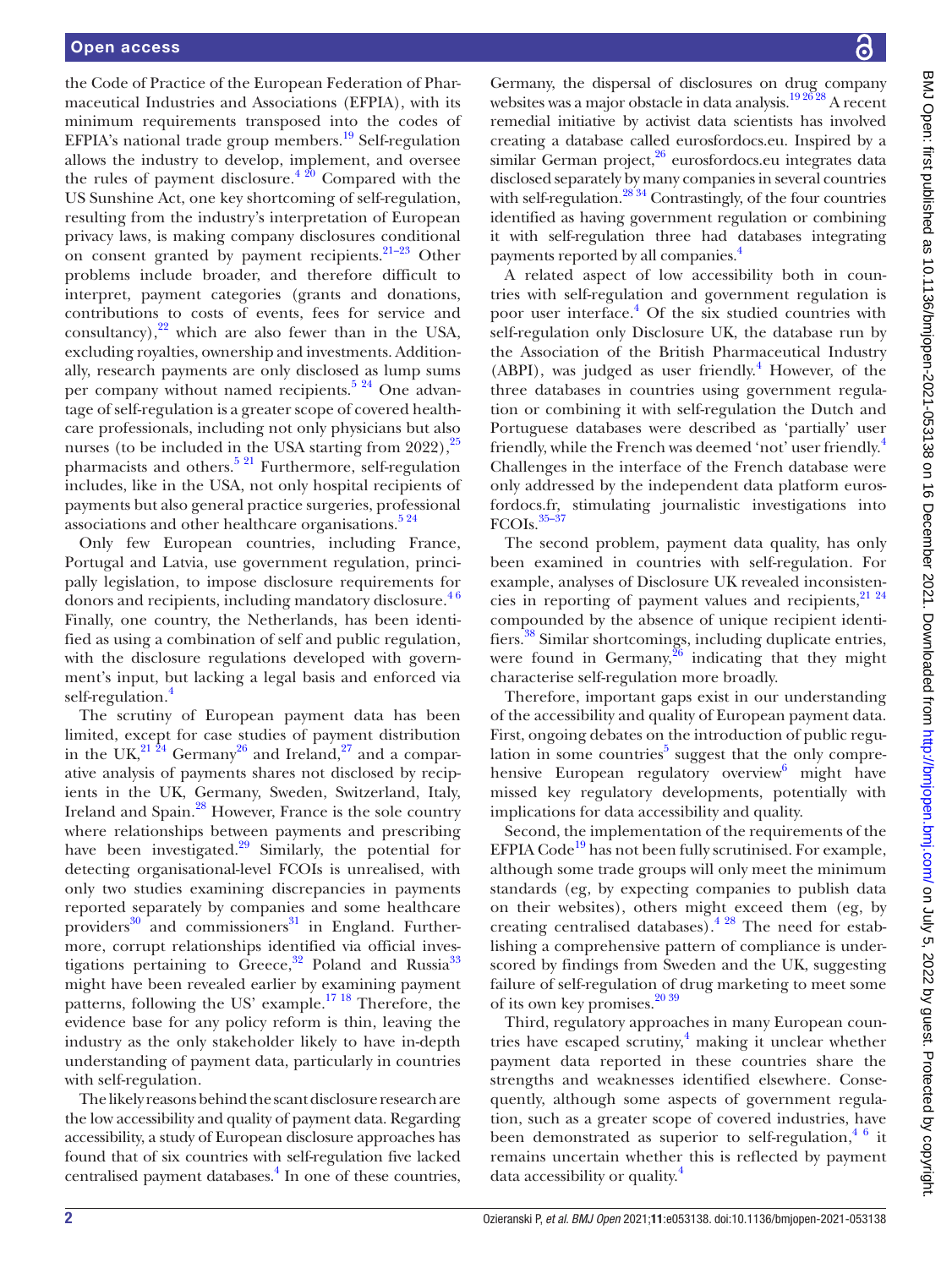disclosure.

**METHODS** Data collection

reports.

as some, such as 'user friendliness', have attracted a contrasting appraisal of the same disclosure database by different expert commentators.<sup>422</sup> We have two objectives. First, to identify regulatory approaches to payment disclosure in Europe. Second, to examine the accessibility and quality of payment data disclosed in countries with different approaches to Identification of regulatory approaches To identify regulatory approaches to payment disclosure in Europe, PO and LM identified available peer-reviewed English-language research on the regulation of drug company payment disclosure. We searched Scopus using the terms 'Sunshine Act', 'Open Payments', as well as 'European Federation of Pharmaceutical Industries and Associations' and 'EFPIA', combined with 'disclosure'. We applied the same terms in the Google search engine to identify 'grey literature', including non-peer-reviewed Data analysis Content analysis

Subsequently, PO and LM conducted iterative searches on websites dedicated to industry payment disclosure, including EFPIA's website and its national trade group members' websites. We also examined the country profiles published by MediSpend $40$  and the websites of four major companies with presence across Europe (Amgen, GSK, Merck Serono, and Bayer), providing access to company disclosure methodologies, which reflect local regulatory requirements. Finally, we considered the websites of public or multistakeholder bodies which the previous steps identified as involved in overseeing payment disclosure.

Finally, the to-date evaluative criteria need refinement,

Finally, PO surveyed industry trade groups and public or multistakeholder bodies overseeing payment disclosure ([online supplemental file 1](https://dx.doi.org/10.1136/bmjopen-2021-053138)). The first round of standardised questions was emailed in mid-November 2020, followed up by reminder messages in late December 2020, asking recipients to provide answers by the end of the first week of January 2021. Of 34 approached pharmaceutical trade groups, 17 replied. Of those, 14 answered at least some of the questions, while the remaining ones sent holding messages. Of 13 approached public or multistakeholder bodies, 10 replied. Of those, six answered at least some of the questions, three sent holding messages and one redirected us to another institution [\(online](https://dx.doi.org/10.1136/bmjopen-2021-053138) [supplemental file 2\)](https://dx.doi.org/10.1136/bmjopen-2021-053138).

#### Data on accessibility and quality of payment disclosures

First, in countries with self-regulation, we considered industry codes, reports, press releases, trade group websites, and industry-run databases. Second, LM and P-AJ recorded their observations regarding the format and structure of payment data when designing scripts for scraping company and trade group websites to be integrated in eurosfordocs.eu.<sup>28</sup> Third, in countries with

disclosure overseen by public or multistakeholder bodies, the data included relevant legislation, the websites of bodies managing payment disclosure and disclosure databases. Fourth, in both countries with self-regulation and public regulation, we considered responses from our stakeholder survey. Finally, in countries with self-regulation and covered by eurosfordocs.eu, we collected—for verification purposes—national-level summary statistics published by EFPIA, industry trade groups and survey responses from the trade groups.

Most of the source material was available in English. If this was not the case, we used Google Translate and Deepl. com, clarifying any linguistic issues by cross-checking with other online sources and consulting with relevant national bodies and colleagues with language expertise.

We coded the regulatory approaches deductively, building on an earlier categorisation which distinguished countries with self-regulation, government regulation and a combination of the two. $4$  We modified it by considering new regulatory developments, such as the 2016 decision by the Spanish Data Protection Agency, $41$ making disclosure by healthcare professionals compulsory without new government regulation.<sup>28</sup> Therefore, we replaced the 'government regulation' category with 'public regulation', comprising 'government regulation', that is, legislation relating directly to payment disclosure and 'regulatory intervention', that is, decisions by data protection agencies clarifying the rules of payment disclosure based on other existing legislation.

Deductive codes relating to data accessibility and quality were developed using earlier research.<sup>[4 5 24](#page-14-1)</sup> Inductive coding was applied to the types of disclosed information and company techniques of decreasing data accessibility, which were identified when integrating industry data within eurosfordocs.eu.

The data were coded by PO and results were validated by team discussions, resolving any differences by agreement. In analysing industry-self regulation, we set the characteristics of disclosed data against recommendations from the EFPIA Code. Similar comparison was not necessary in relation to public regulation as it does not introduce any optionality.

#### Descriptive statistical analysis

As eurosfordocs.eu involved data extraction using disclosures published by individual companies and industry trade groups, we estimated the match between the database and the underlying data by comparing the value of payments calculated in specific countries using eurosfordocs.eu with national-level summaries obtained from industry sources.

#### Outcome measures

We had one primary outcome measure identifying the regulatory approaches to payment disclosure in each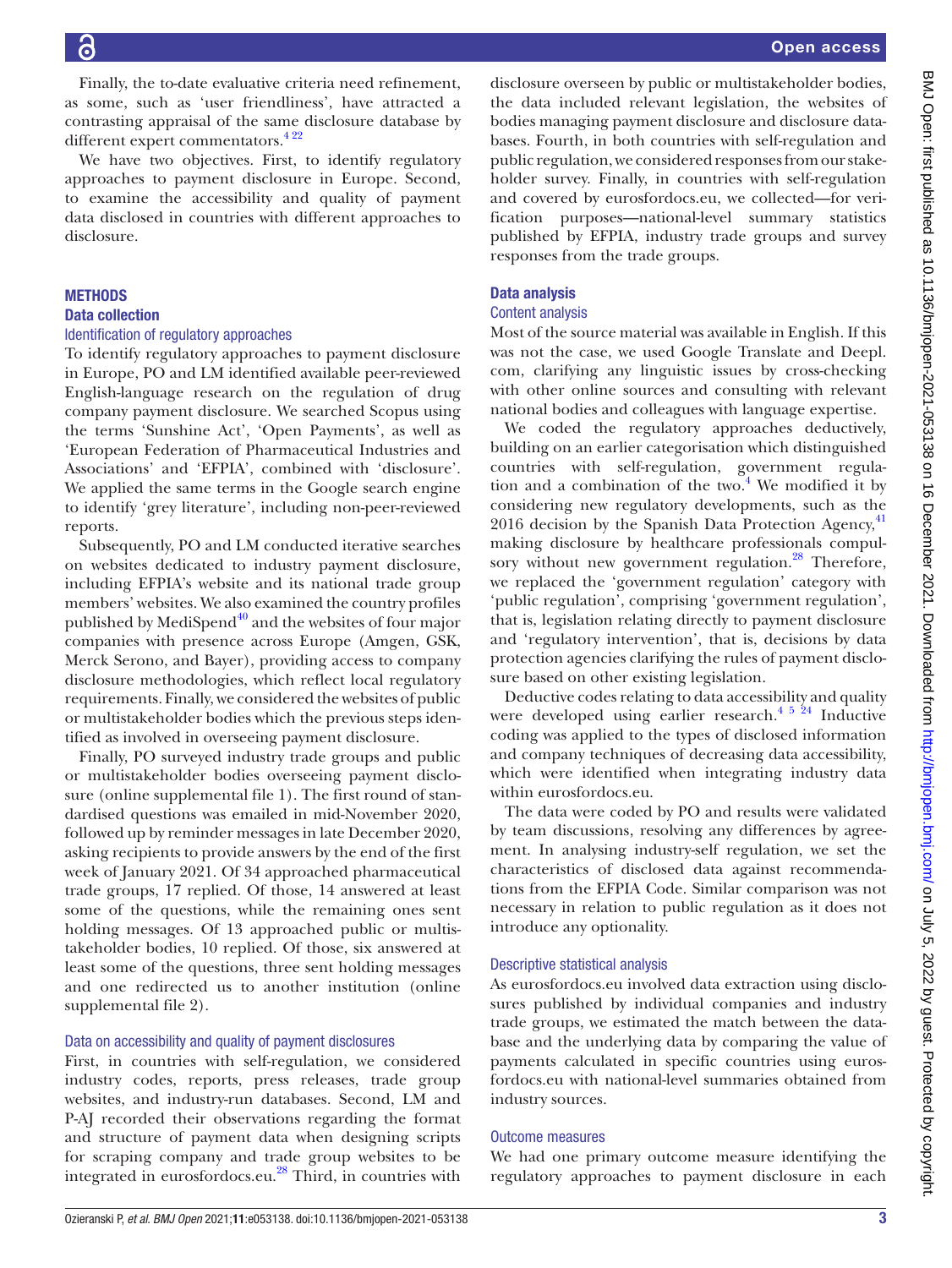country—self-regulation, public regulation and a combination of the two. As we identified both self-regulation and public regulation in some countries, we noted the number of regulatory approaches in each country—single (only self-regulation, public regulation or a combination of the two) or two (self-regulation and public regulation used in parallel).

In countries with self-regulation, we recorded whether it was based on the EFPIA Code, including shared payment, donor and recipient categories, or involved a distinct national industry code. For countries following the EFPIA Code, we specified whether trade groups were obliged to do so as EFPIA members or did this voluntarily as non-members.

Considering countries with public regulation, we distinguished those using government regulation, regulatory intervention or both. In countries with government regulation, we distinguished those introducing bespoke legislation focusing on payment disclosure or incorporating new provisions into existing pharmaceutical or medical device legislation. In countries where public and selfregulation were used in parallel, we recorded whether any overlap existed between the donors, recipients and payments covered by each approach.

In countries combining self- and public regulation, we denoted the form of both self-regulation and public regulation and how they were integrated.

The measures of accessibility and quality reflected the heterogeneity of payment data presentation. The basic measure of accessibility applied in all countries was whether it was disclosed on a centralised database or multiple websites. In addition, for countries with centralised databases*,* we created a 'heat map' aiding data synthesis and interpretation ([table](#page-4-0) 1).

On top of the measures included in [table](#page-4-0) 1, we had one additional measure of quality for eurosfordocs.eu as a database derived from payment disclosures published by drug companies and industry trade groups. We estimated the comprehensiveness of data extraction by comparing the value of payments available in eurosfordocs.eu with those reported separately in national-level industry data summaries. We set three arbitrary levels of match—exact (no difference between eurosfordocs.eu and summary industry data), close (difference between eursofrdocs. eu and industry data worth less than 10% of summary industry data) and low (difference exceeding 10% of summary industry data).

Finally, in countries with self-regulation but without centralised databases, we examined whether industry trade groups created gateways leading to disclosure documents, as recommended by  $EFPIA.<sup>19</sup>$  To illustrate challenges in data accessibility, we also generated lists of examples of, first, deviations from the EFPIA-recommended data presentation format ('EFPIA disclosure template')<sup>19</sup> and, second, the ways of presenting data, which decreased its accessibility.

# Patient and public involvement

We did not involve patient groups or the public. Our policy recommendations seek to increase public engagement with payment data by enhancing its accessibility and quality.

# **RESULTS**

We first map the regulatory approaches to payment disclosure in Europe. We then examine the accessibility and quality of payment data published by pharmaceutical companies and trade groups in countries with selfregulation. Subsequently, we focus on industry data in the subset of countries with self-regulation and covered by eurosfordocs.eu. Finally, we analyse payment data in countries with public regulation or combining public regulation with industry self-regulation.

#### Mapping European regulatory approaches to payment disclosure

Before analysing the accessibility and quality of industry payment data, we must describe how it is disclosed in each European country [\(table](#page-5-0) 2).

We identified self-regulation in 30 countries in the form of codes of practice issued and overseen by industry trade groups.<sup>19</sup> In 28 of those, the industry codes incorporate the provisions of the EFPIA  $\text{Code}^{19\,42}$  as a necessary requirement of trade groups membership in EFPIA. This makes self-regulation, the 'default approach' to payment disclosure in Europe, with EFPIA holding power to exempt certain countries from following its Code.<sup>43</sup> The first exception is Luxembourg. While the Luxembourgish trade group is not an EFPIA member, it decides voluntarily to implement the regulation of payment disclosure modelled on the EFPIA Code.<sup>44</sup> The second exception is Denmark. Although the Danish trade group is an EFPIA member, EFPIA exempts Denmark from following its Code, given the country's separate public regulation provisions[.43](#page-14-28) As the public regulation of payment disclo-sure in Denmark covers only healthcare professionals,<sup>[45](#page-14-30)</sup> the Danish pharmaceutical trade group developed an additional code of practice covering only 'grants and donations' to hospitals.[46](#page-14-31)

We found public regulation in 11 countries. In all cases, it takes the form of government regulation, in which provisions relating to payment disclosure are included either in bespoke new legislation (France, Lithuania and Romania) or are incorporated into existing pharmaceutical legislation (the remaining countries). In addition, in Greece, the Data Protection Agency made a regulatory intervention by issuing an interpretation of the government regulation.<sup>47</sup>

Only in France, Portugal and Turkey public regulation is the sole regulatory approach, replacing self-regulation entirely. EFPIA excepted France and Portugal from applying the EFPIA Code considering the nature of their public regulation<sup>43</sup>; however, the implementation of the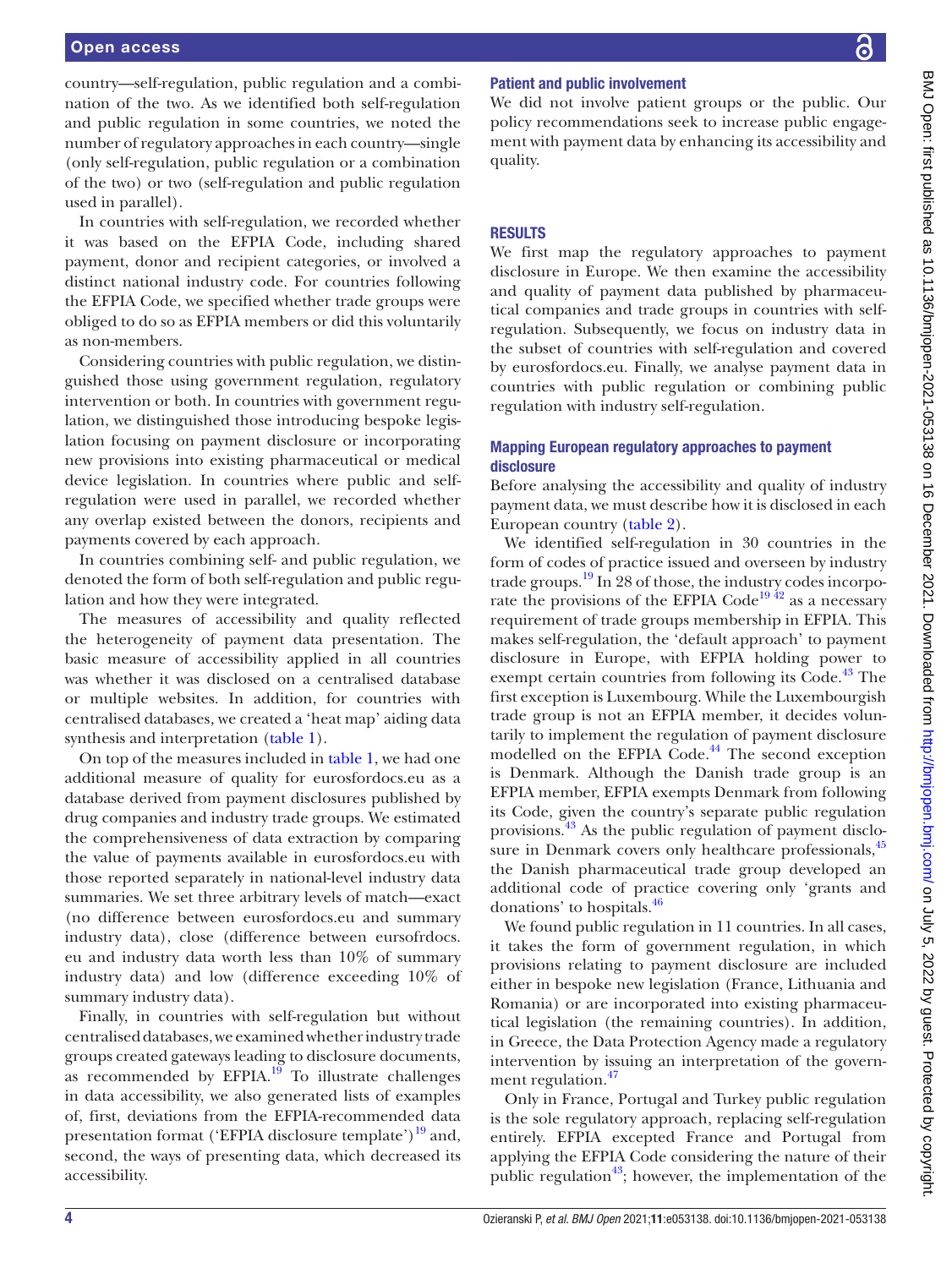#### <span id="page-4-0"></span>Table 1 Heat map of measures of accessibility and quality of payment databases

| <b>Measures of payment data accessibility</b> |  |
|-----------------------------------------------|--|
|-----------------------------------------------|--|

|                                             |                                                                                                                                                                | Higher accessibility                                                                                          |                                                                                                                                           | Lower accessibility                                                                                                                                                       |
|---------------------------------------------|----------------------------------------------------------------------------------------------------------------------------------------------------------------|---------------------------------------------------------------------------------------------------------------|-------------------------------------------------------------------------------------------------------------------------------------------|---------------------------------------------------------------------------------------------------------------------------------------------------------------------------|
|                                             | Database format How is the database published (ie, PDF,<br>XLS, CSV, webpage)?                                                                                 | Webpage, XLS or<br><b>CSV</b>                                                                                 | Readable PDFs                                                                                                                             | Image-based PDFs                                                                                                                                                          |
| Database<br>structure                       | Does the data from all companies follow<br>a single template consistently?                                                                                     | Yes                                                                                                           | N/A                                                                                                                                       | <b>No</b>                                                                                                                                                                 |
| Database<br>searchability                   | Can the database be searched? If so,<br>can database searches be carried<br>out without data users providing any<br>additional information?                    | Yes                                                                                                           | Database searchable but<br>additional information<br>needed for searches                                                                  | <b>No</b>                                                                                                                                                                 |
| Customisable<br>summary<br>statistics       | Does the database offer users the<br>possibility of generating real-time,<br>dynamic data summaries based on<br>selected database characteristics?             | Yes                                                                                                           | N/A                                                                                                                                       | <b>No</b>                                                                                                                                                                 |
| Downloadability                             | Can the database be downloaded (eg,<br>as a single CSV or XLS file) for further<br>analysis?                                                                   | <b>Yes</b>                                                                                                    | N/A                                                                                                                                       | <b>No</b>                                                                                                                                                                 |
| Measures of payment data quality            |                                                                                                                                                                |                                                                                                               |                                                                                                                                           |                                                                                                                                                                           |
|                                             |                                                                                                                                                                | Higher quality                                                                                                |                                                                                                                                           | Lower quality                                                                                                                                                             |
| Spectrum<br>of disclosed<br>characteristics | What characteristics are included<br>in relation to donors, recipients and<br>payments?                                                                        | All characteristics<br>from the EFPIA<br>disclosure template<br>covered as well as<br>some additional<br>ones | All characteristics from the<br>EFPIA disclosure template<br>covered                                                                      | At least some<br>characteristics from<br>the EFPIA disclosure<br>template not covered,<br>including instances<br>where some additional<br>characteristics are<br>provided |
| Aggregation of<br>payments                  | Are payments itemised (ie, all payments<br>have separate entries) or are they<br>aggregated on an annual basis (eg, per<br>recipient and/or payment category)? | All payments<br>itemised                                                                                      | Some payments itemised,<br>others aggregated                                                                                              | All payments<br>aggregated                                                                                                                                                |
| Inclusion of<br>taxes                       | Is it clear whether payments are reported<br>inclusive or exclusive of any taxes, such<br>as VAT?                                                              | Single rule for all<br>companies and<br>payments                                                              | No single rule, each<br>company sets its own<br>rules for VAT reporting<br>which are published<br>separately from payment<br>disclosures* | Rules around tax<br>reporting are unclear                                                                                                                                 |
| Unique<br>identifiers                       | Do reported donors (drug companies) or<br>recipients (healthcare professionals or<br>organisations) have unique identifiers?                                   | All donors and<br>recipients                                                                                  | Some donors or recipients No unique identifiers                                                                                           |                                                                                                                                                                           |

\*The EFPIA Code stipulates that companies must publish documents, called 'methodological notes', which should explain their approach to reporting VAT and other taxes. Companies publish these documents separately from payment disclosures but consulting them is necessary to understand, compare and aggregate payment values.

CSV, comma-separated values files ; EFPIA, European Federation of Pharmaceutical Industries and Associations; PDF, portable document format; VAT, Value-Added Tax; XLS, spreadsheet file format used in Microsoft Excel.

EFPIA Code in Turkey is only suspended while its compatibility with the EFPIA Code is being reviewed. $48$ 

self-regulation is used exclusively in 22 of the 30 countries with this approach.

In the remaining eight countries with public regulation, there is also parallel self-regulation. In four of these (Denmark, Lithuania, Romania and Slovakia), self and public regulations cover different donors, payments or recipients, whereas in the remaining ones (Estonia, Greece, Hungary and Latvia), donors, recipients and payments disclosed via public and self-regulation may overlap. Consequently, the existence of parallel self and public regulation in the eight countries means that

Self- and public regulation are combined as a single approach in four countries. Contrasting with countries with public regulation, here, the industry contributes to managing payment disclosure. However, unlike in countries with self-regulation, the industry derives at least some of its regulatory power from public authorities, often sharing it with other stakeholders. In two of the four countries, public regulation takes the form of government regulation (Belgium and Finland), and, in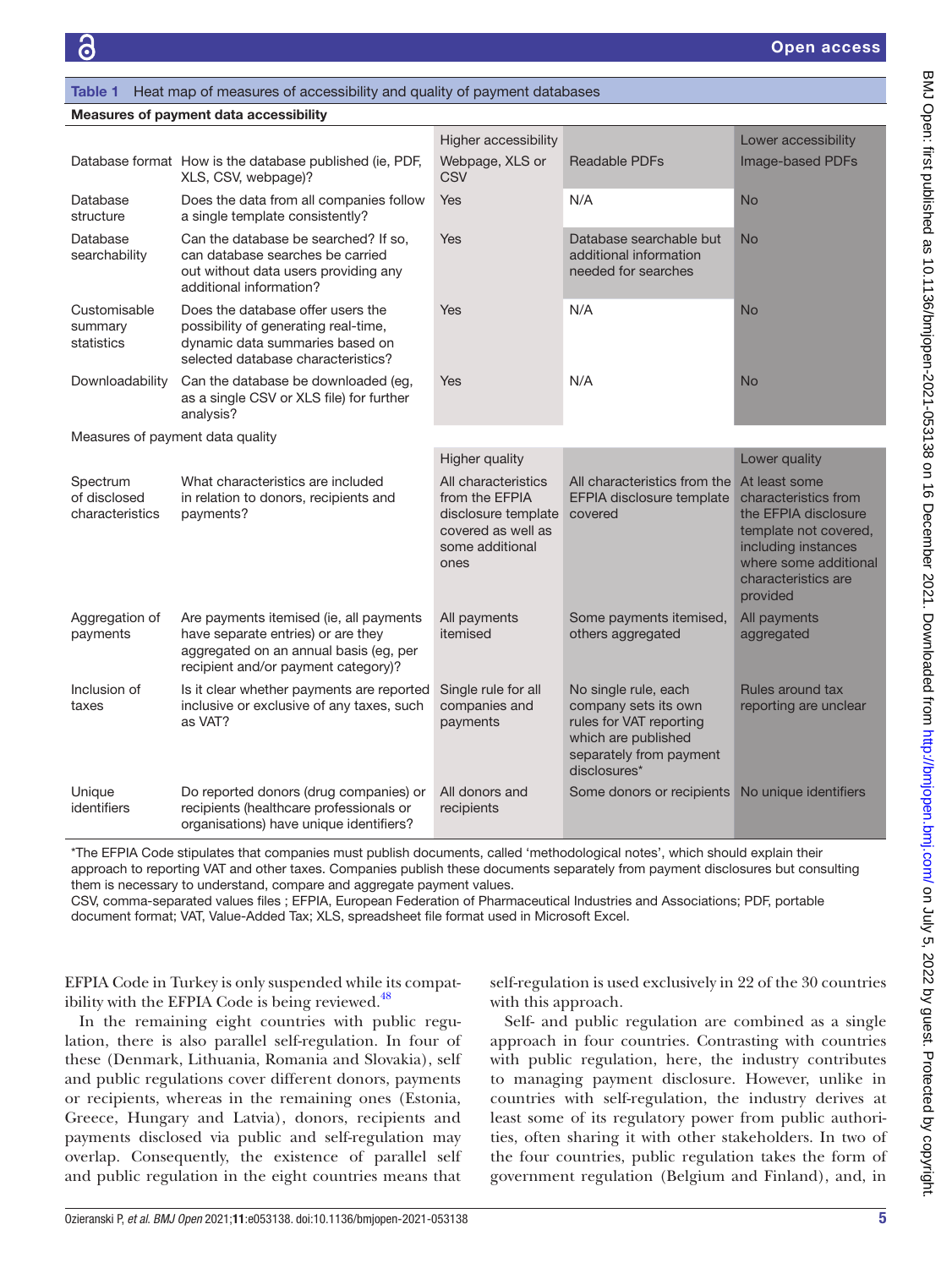| European countries        |                     |               |                                                                               |
|---------------------------|---------------------|---------------|-------------------------------------------------------------------------------|
|                           | disclosure          |               | Regulatory approaches to payment                                              |
| Country*                  | Self-<br>regulation | <b>Public</b> | <b>Combination of self-</b><br>regulation and public<br>regulation regulation |
| Austria                   | ✓                   |               |                                                                               |
| Bosnia and<br>Herzegovina | ✓                   |               |                                                                               |
| <b>Bulgaria</b>           | ✓                   |               |                                                                               |
| Croatia                   | $\checkmark$        |               |                                                                               |
| Cyprus                    | $\checkmark$        |               |                                                                               |
| Czech Republic            | $\checkmark$        |               |                                                                               |
| Germany                   | $\checkmark$        |               |                                                                               |
| Iceland                   | $\checkmark$        |               |                                                                               |
| Ireland                   | $\checkmark$        |               |                                                                               |
| Italy                     | $\checkmark$        |               |                                                                               |
| Luxembourg                | $\checkmark$        |               |                                                                               |
| North Macedonia           | $\checkmark$        |               |                                                                               |
| Malta                     | $\checkmark$        |               |                                                                               |
| Norway                    | $\checkmark$        |               |                                                                               |
| Poland                    | $\checkmark$        |               |                                                                               |
| Russia                    | $\checkmark$        |               |                                                                               |
| Serbia                    | $\checkmark$        |               |                                                                               |
| Slovenia                  | $\checkmark$        |               |                                                                               |
| Sweden                    | $\checkmark$        |               |                                                                               |
| Switzerland               | $\checkmark$        |               |                                                                               |
| <b>UK</b>                 | $\checkmark$        |               |                                                                               |
| Ukraine                   | $\checkmark$        |               |                                                                               |
| Denmark                   | $\checkmark$        | $\checkmark$  |                                                                               |
| Estonia                   | ✓                   | ✓             |                                                                               |
| Greece                    | J                   |               |                                                                               |
| Hungary                   | ✓                   | ✓             |                                                                               |
| Latvia                    | ✓                   | ✓             |                                                                               |
| Lithuania                 | $\checkmark$        | ✓             |                                                                               |
| Romania                   | $\checkmark$        | $\checkmark$  |                                                                               |
| Slovakia                  | ✓                   | ✓             |                                                                               |
| France                    |                     | ✓             |                                                                               |
| Portugal                  |                     | ✓             |                                                                               |
| Turkey                    |                     | ✓             |                                                                               |
| Belgium                   |                     |               | √                                                                             |
| Finland                   |                     |               | ✓                                                                             |
| The Netherlands           |                     |               | ✓                                                                             |
| Spain                     |                     |               | ✓                                                                             |
| $n = 37$                  | $n=30$              | $n = 11$      | $n=4$                                                                         |

<span id="page-5-0"></span>Table 2 Approaches to regulating payment disclosure in European countries

\*Excluded countries: Albania, Andorra, Belarus, Lichtenstein, Monaco, Montenegro, San Marino and Vatican City.

the two others—regulatory intervention (Spain and the Netherlands).

Belgium regulates payment disclosure via a bespoke 'Sunshine Act', but the interpretation of its key provisions is left to betransparent.be, a multistakeholder body involving industry and professional organisations,  $49\frac{50}{60}$ which also runs the Transparency Register integrating company disclosures.<sup>[51 52](#page-15-3)</sup> In Finland, new provisions have been introduced into the Medicines Act, stipulating that drug companies 'must keep available for public review' a list of all payments to 'associations in the fields of medicine and healthcare', $53$  but, in practice, the disclosure takes place following the EFPIA Code.

In Spain, public regulation involves an intervention by the Data Protection Authority, $^{41}$  confirming that the publication of named payment recipients does not require recipient consent.<sup>28</sup> However, like in Belgium and Finland, disclosure is managed by companies based on the EFPIA Code. In the Netherlands, payments are disclosed using self-regulatory rules developed by the Foundation for the Code for Pharmaceutical Advertising, which are separate from the EFPIA Code. Like in Belgium, the central platform is a multistakeholder body involving, in this case, the industry and healthcare providers.<sup>[54](#page-15-5)</sup> However, public authorities triggered the policy debate on payment disclosure and, having considered self-regulation preferable to public regulation, they lent it financial support and monitor its performance.<sup>55</sup> 56</sup> Furthermore, consistent with the regulatory intervention in Spain, the Dutch Data Protection Authority confirmed that recipient consent is not required for payment disclosure.<sup>[56](#page-15-7)</sup>

# Data disclosed via self-regulation by pharmaceutical companies and trade groups

We were able to collect information on accessibility and quality of payment data in 28 of the 30 countries with self-regulation.

Regarding data accessibility, the EFPIA Code allows companies within each country to disclose payments either on a centralised platform or individual websites.<sup>[19](#page-14-9)</sup> However, only five trade groups have established databases for all companies, including four countries following the EFPIA Code and one using its own code (Danish Association of the Pharmaceutical Industry, LIF). Of the five industry-run databases, none had customisable summary statistics ([table](#page-6-0) 3). Moreover, only one was fully searchable (ie, without additional information required for searches) and just two were downloadable. Overall, Disclosure UK had by far the highest data accessibility.

Turning to data quality, only the Czech database used unique donor and recipient identifiers consistently, but, because they were required for searches, they paradoxically decreased data accessibility. The second most frequent problem across the databases was tax reporting. While in the four databases established under the EFPIA Code, the rules on tax reporting might be reconstructed using 'methodological notes' published separately by each company,<sup>19</sup> the Danish database had no information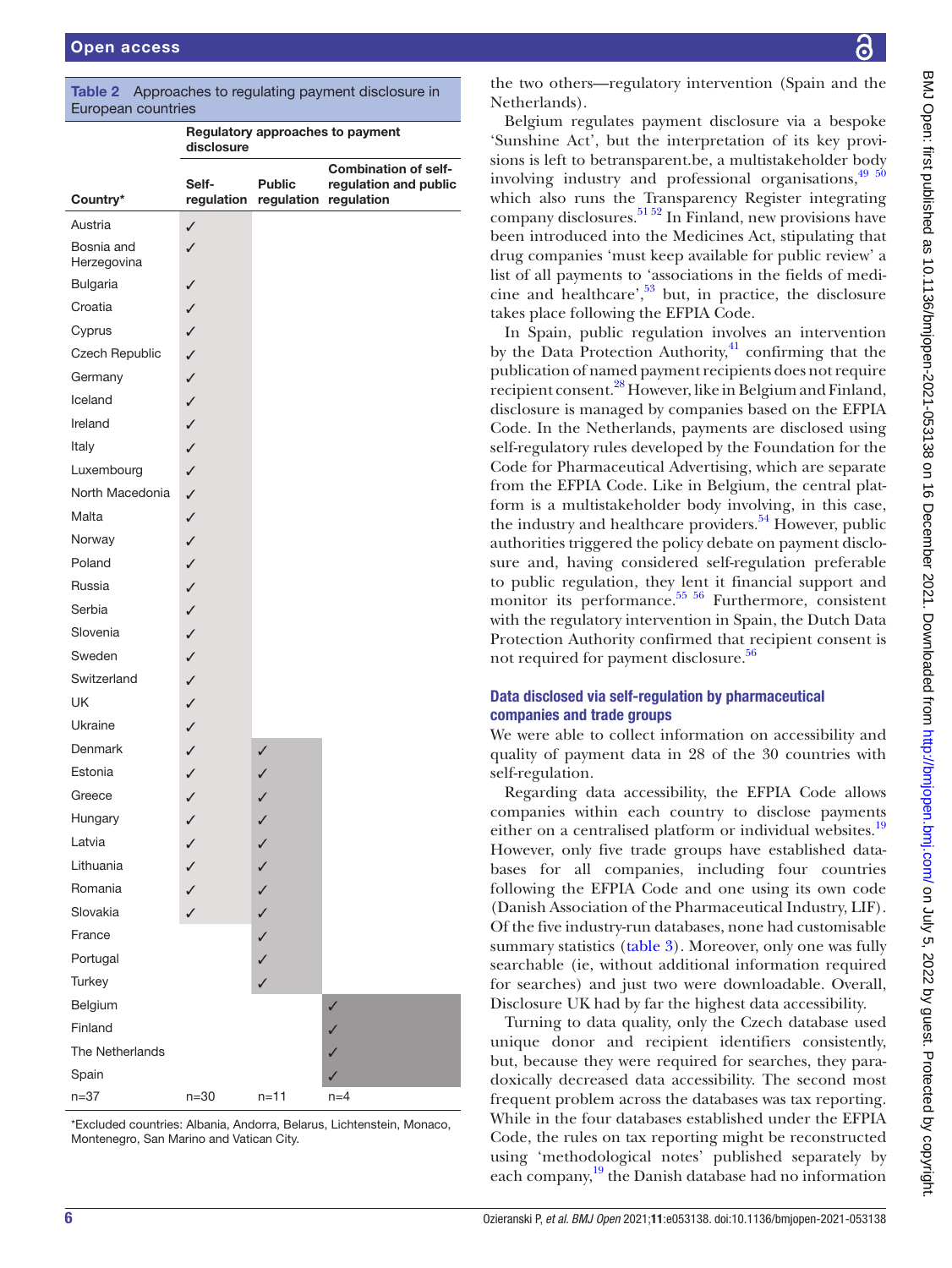| $\mathbf{\Theta}$                                                                                                       |                             |                                                              |                                        |                                                                                                                                             |                             |                                                                                                                                                                                                                |                                                                                                                                             |                                                                                                                                                                                     |                                                                                                                                             | open access                                                                                                                                 |           |
|-------------------------------------------------------------------------------------------------------------------------|-----------------------------|--------------------------------------------------------------|----------------------------------------|---------------------------------------------------------------------------------------------------------------------------------------------|-----------------------------|----------------------------------------------------------------------------------------------------------------------------------------------------------------------------------------------------------------|---------------------------------------------------------------------------------------------------------------------------------------------|-------------------------------------------------------------------------------------------------------------------------------------------------------------------------------------|---------------------------------------------------------------------------------------------------------------------------------------------|---------------------------------------------------------------------------------------------------------------------------------------------|-----------|
|                                                                                                                         |                             | identifiers<br>Unique                                        |                                        | Optional                                                                                                                                    |                             | $\frac{1}{2}$                                                                                                                                                                                                  | and donor<br>identifiers<br>Recipient                                                                                                       | $\frac{1}{2}$                                                                                                                                                                       | $\frac{1}{2}$                                                                                                                               | companies)<br>identifiers<br>(recipient<br>used by<br>Partial<br>some                                                                       | Continued |
|                                                                                                                         |                             | Payments with or<br>without taxes                            |                                        | published separately<br>No single rule, each<br>reporting which are<br>own rules for VAT<br>company sets its<br>from payment<br>disclosures |                             | published separately<br>No single rule, each<br>reporting which are<br>own rules for VAT<br>company sets its<br>from payment<br>disclosures                                                                    | published separately<br>No single rule, each<br>reporting which are<br>own rules for VAT<br>company sets its<br>from payment<br>disclosures | Unclear                                                                                                                                                                             | published separately<br>No single rule, each<br>reporting which are<br>own rules for VAT<br>company sets its<br>from payment<br>disclosures | published separately<br>No single rule, each<br>reporting which are<br>own rules for VAT<br>company sets its<br>from payment<br>disclosures |           |
|                                                                                                                         |                             | Aggregation of payments                                      |                                        | Annually per payment type                                                                                                                   |                             | for healthcare professionals;<br>Annually per payment type<br>payments to healthcare<br>organisations itemised                                                                                                 | Annually per payment type                                                                                                                   | $\frac{1}{2}$                                                                                                                                                                       | $\frac{1}{2}$                                                                                                                               | Annually per payment type                                                                                                                   |           |
|                                                                                                                         | Payment data quality*       | Characteristics<br>included                                  |                                        | payment categories<br>Donors; recipients;<br>and amounts; year<br>recipient location;                                                       |                             | descriptions for some<br>amounts; year; web<br>recipient categories<br>Donors; recipients;<br>professionals) and<br>location; payment<br>links with further<br>categories and<br><b>healthcare</b><br>payments | payment categories<br>location; recipients;<br>and amounts; year<br>recipient location;<br>Donors; donor                                    | amount and form (cash<br>activity; payment goal;<br>product name; funded<br>timescale of funded<br>or benefit in kind)<br>name; recipients;<br>activity; payment<br>Donors; project | payment descriptions,<br>categories goals, and<br>recipient categories;<br>Donors; recipients;<br>amounts; date                             | payment categories<br>Donors; recipients;<br>and amounts; year<br>recipient location;                                                       |           |
|                                                                                                                         |                             | downloadable<br>Database                                     |                                        | Not regulated                                                                                                                               |                             | Yes                                                                                                                                                                                                            | $\frac{1}{2}$                                                                                                                               | Yes                                                                                                                                                                                 | $\frac{1}{2}$                                                                                                                               | $\frac{1}{2}$                                                                                                                               |           |
|                                                                                                                         |                             | Customisable<br>Summary<br>statistics                        |                                        | Not regulated                                                                                                                               |                             | $\frac{1}{2}$                                                                                                                                                                                                  | $\frac{1}{2}$                                                                                                                               | $\frac{1}{2}$                                                                                                                                                                       | $\frac{1}{2}$                                                                                                                               | $\frac{1}{2}$                                                                                                                               |           |
|                                                                                                                         |                             | searchable<br>Database                                       |                                        | regulated<br><b>Not</b>                                                                                                                     |                             | Yes                                                                                                                                                                                                            | identifiers)<br>donor or<br>recipient<br>Yes (but<br>requires                                                                               | $\frac{1}{2}$                                                                                                                                                                       | $\frac{1}{2}$                                                                                                                               | $\frac{1}{2}$                                                                                                                               |           |
|                                                                                                                         | Payment data accessibility* | template<br>Single<br>data                                   |                                        | YISE ('EFPIA<br>template'),<br>disclosure<br>deviations<br>allowed<br>but                                                                   |                             | Yes                                                                                                                                                                                                            | Yes                                                                                                                                         | Yes                                                                                                                                                                                 | Yes                                                                                                                                         | Yes                                                                                                                                         |           |
|                                                                                                                         |                             | Document<br>format                                           |                                        | regulated<br>$\frac{1}{2}$                                                                                                                  |                             | Website,<br>XLS                                                                                                                                                                                                | Website                                                                                                                                     | Readable<br>PDFs                                                                                                                                                                    | Website                                                                                                                                     | Website                                                                                                                                     |           |
| Accessibility and quality of drug company payment data disclosed via centralised industry databases and eurosfordocs.eu |                             | Overseeing authority and<br>database web link <sup>2-4</sup> |                                        | EFPIA                                                                                                                                       |                             | Association of the British<br>Pharmaceutical Industry                                                                                                                                                          | farmaceutického průmyslu<br>Asociace inovativního                                                                                           | Lægemiddelindustriforeningen                                                                                                                                                        | Pharmaceutical Companies<br>Hellenic Association of                                                                                         | Irish Pharmaceutical<br>Healthcare Association                                                                                              |           |
|                                                                                                                         |                             | regulation<br>Name of                                        | European level-minimum                 | EFPIA Code                                                                                                                                  | Centralised online industry | <b>ABPI Code of</b><br>Practice                                                                                                                                                                                | Eticky Kodex<br>AIPF                                                                                                                        | pharmaceutical<br>donations and<br>rules for the<br>industry's<br>Ethical<br>grants                                                                                                 | SFEE Code of<br>Conduct                                                                                                                     | Pharmaceutical<br>Practice of the<br>Code of<br>Industry                                                                                    |           |
| S<br>Table                                                                                                              |                             | Country                                                      | Self-regulation at the<br>requirements | EFPIA                                                                                                                                       | databases                   | š                                                                                                                                                                                                              | Republic<br>Czech                                                                                                                           | Denmark                                                                                                                                                                             | Greece                                                                                                                                      | Ireland                                                                                                                                     |           |

BMJ Open: first published as 10.1136/bmjopen-2021-053138 on 16 December 2021. Downloaded from http://bmjopen.bmj.com/ on July 5, 2022 by guest. Protected by copyright. BMJ Open: first published as 10.1136/bmjopen-2021-053138 on 16 December 2021. Downloaded from <http://bmjopen.bmj.com/> on July 5, 2022 by guest. Protected by copyright.

<span id="page-6-0"></span>7

 $O<sub>2</sub>$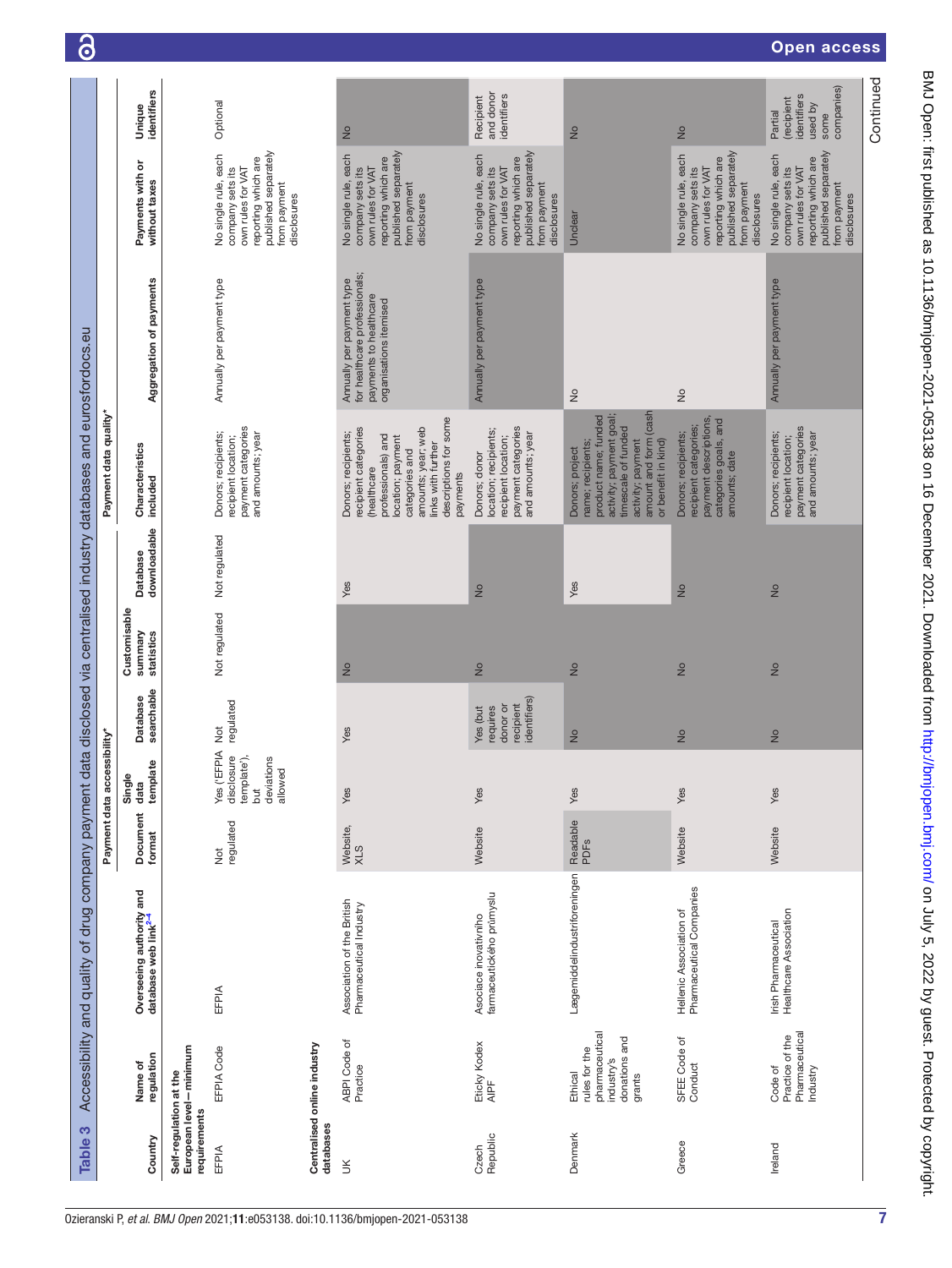|                      | <b>Table 3</b> Continued                                                                     |                                                                                                                                                                                                                                                                                                                                               |                         |                    |                               |                                       |                                 |                                                                                       |                                                                                                                                                                                                                                                                                                                                                                                                                  |                                                                                                                                             |                                                                      |
|----------------------|----------------------------------------------------------------------------------------------|-----------------------------------------------------------------------------------------------------------------------------------------------------------------------------------------------------------------------------------------------------------------------------------------------------------------------------------------------|-------------------------|--------------------|-------------------------------|---------------------------------------|---------------------------------|---------------------------------------------------------------------------------------|------------------------------------------------------------------------------------------------------------------------------------------------------------------------------------------------------------------------------------------------------------------------------------------------------------------------------------------------------------------------------------------------------------------|---------------------------------------------------------------------------------------------------------------------------------------------|----------------------------------------------------------------------|
|                      |                                                                                              |                                                                                                                                                                                                                                                                                                                                               | Payment data            | accessibility*     |                               |                                       |                                 | Payment data quality*                                                                 |                                                                                                                                                                                                                                                                                                                                                                                                                  |                                                                                                                                             |                                                                      |
| Country              | regulation<br>Name of                                                                        | Overseeing authority and<br>database web link <sup>2-4</sup>                                                                                                                                                                                                                                                                                  | Document data<br>format | template<br>Single | searchable<br><b>Database</b> | Customisable<br>summary<br>statistics | downloadable<br><b>Database</b> | Characteristics<br>included                                                           | Aggregation of payments                                                                                                                                                                                                                                                                                                                                                                                          | Payments with or<br>without taxes                                                                                                           | identifiers<br>Unique                                                |
|                      | Industry data integrated within<br>an independent database†                                  |                                                                                                                                                                                                                                                                                                                                               |                         |                    |                               |                                       |                                 |                                                                                       |                                                                                                                                                                                                                                                                                                                                                                                                                  |                                                                                                                                             |                                                                      |
| fordocs. eu<br>Euros | where data was<br>conduct in<br>collected‡<br>countries<br>Codes of                          | $\frac{8}{2}$                                                                                                                                                                                                                                                                                                                                 | Website,<br>XLS         | Yes                | Yes                           | Yes                                   | Yes                             | payment categories<br>Donors; recipients;<br>and amounts; year<br>recipient location; | to healthcare organisations are<br>but the UK, where payments<br>organisations in all countries<br>payment type for healthcare<br>for healthcare professionals<br>Annually per payment type<br>(all countries). Annually per<br>itemised                                                                                                                                                                         | published separately<br>No single rule, each<br>reporting which are<br>company sets its<br>own rules for VAT<br>from payment<br>disclosures | countries: No<br>identifiers.<br>recipient<br>Spain:<br><b>Other</b> |
|                      | group (only payments to healthcare organisations).<br>SWeb links are accurate as of May 2021 | number of lighter cells a database has the higher its position within the table. Databases with equal numbers of lighter and darker cells are sorted alphabetically.<br>t The disclosure requirements ordinarily cover both healthcare professionals and organisations. T<br>#Ireland, Italy, Germany, Spain, Sweden, Switzerland and the UK. |                         |                    |                               |                                       |                                 |                                                                                       | llighter colours indively, higher, and darker colours-lower, data accessibility and quality, in the upper part of the table, the adaptaged industry databases are presented in the descending order of their overall data acce<br>The exceptions are the database run by the Danish pharmaceutical industry trade group (donations to hospitals) and the database run by the Greek pharmaceutical industry trade |                                                                                                                                             |                                                                      |

Some pharmaceutistry frade groups create and delegate some responsibility for the everyday operation of their codes to sub-divisions such as the Ethical Committee for the Pharmaceutical Industriv (established by Dennark's

sweb links are accuratie as of May 2021.<br>¶Some pharmaceutical industry trade groups create and delegate some responshilly for the word'ay operation of their codes to sub-divisions such as the Ethical Committee for the Phar

Practice Authority (established by the UK's ABPI). However, the ultimate responsibility for managing and overseeing the codes is with the trade group.

EFPIA, European Federation of Pharmaceutical Industries and Associations; VAT, Value-added tax.

ခြ

BMJ Open: first published as 10.1136/bmijopen-2021-053138 on 16 December 2021. Downloaded from http://bmjopen.bmj.com/ on July 5, 2022 by guest. Protected by copyright BMJ Open: first published as 10.1136/bmjopen-2021-053138 on 16 December 2021. Downloaded from <http://bmjopen.bmj.com/> on July 5, 2022 by guest. Protected by copyright.

regarding tax. Taken altogether, Disclosure UK had the highest data quality, although here it was more closely matched by the Czech database.

In 23 of the remaining countries with self-regulation and available data, disclosures were published on indi vidual websites for each company. Of these, in 18 countries, trade groups had the EFPIA-recommended gateways to these websites.<sup>19 23</sup> Nevertheless, without EFPIA's explicit guidance on the electronic format of disclosure documents, disclosures published on company websites in countries with and without gateways were typi cally PDFs. While some of these documents were 'read able', allowing for copying and pasting of information, they offered limited possibilities for efficient searches and integrating data from different companies. Additionally, some companies presented data without strictly following the 'EFPIA disclosure template',<sup>19</sup> which further impeded possibilities for cross-company comparisons ([online](https://dx.doi.org/10.1136/bmjopen-2021-053138)  [supplemental file 3](https://dx.doi.org/10.1136/bmjopen-2021-053138) has examples of these deviations). Some firms apparently manipulated data presentation using low-resolution, image-based PDFs, which prevented any searches ([online supplemental file 4](https://dx.doi.org/10.1136/bmjopen-2021-053138) summarises these techniques).

Given the low accessibility of payment data, analysing its quality was practically impossible in countries without centralised databases. Therefore, we do this using euros fordocs.eu, a database covering drug company disclosures in countries with self-regulation (Ireland, Italy, Germany, Sweden, Switzerland and the UK); in this part of the anal ysis, we also include Spain, a country with a combination of self- and public regulation, as it helps illustrate prob lems characteristic of self-regulation.

# Industry data disclosed via self-regulation and integrated within eurosfordocs.eu

As already demonstrated in the previous section, Eurosfordocs.eu had data accessibility superior to all industry-run databases [\(table](#page-6-0) 3). While the Irish and UK databases were also searchable, eurosfordocs.eu offered customis able queries using combinations of donor and recipient names and payment categories.<sup>57</sup> It was the only database offering customisable summary statistics enhancing data exploration. In addition, only eursofordos.eu and Disclo sure UK were downloadable for further analysis.

A specific consideration regarding data integrated within eurosfordocs.eu is estimating how closely they match the underlying industry disclosures ([table](#page-8-0) 4). Complete data extraction was only possible in the UK and Ireland, the two countries with centralised trade group databases [\(online supplemental file 5](https://dx.doi.org/10.1136/bmjopen-2021-053138) summarises the data extraction statistics). Elsewhere, data scraping prioritised the 20 largest donors known from the coun tries with complete data; more data were scraped when ever allowed by formats used by companies.<sup>28</sup> For four of the six countries, the resulting data set closely or exactly matched the industry's summary country-level data. The two countries with a low match were Germany and Spain,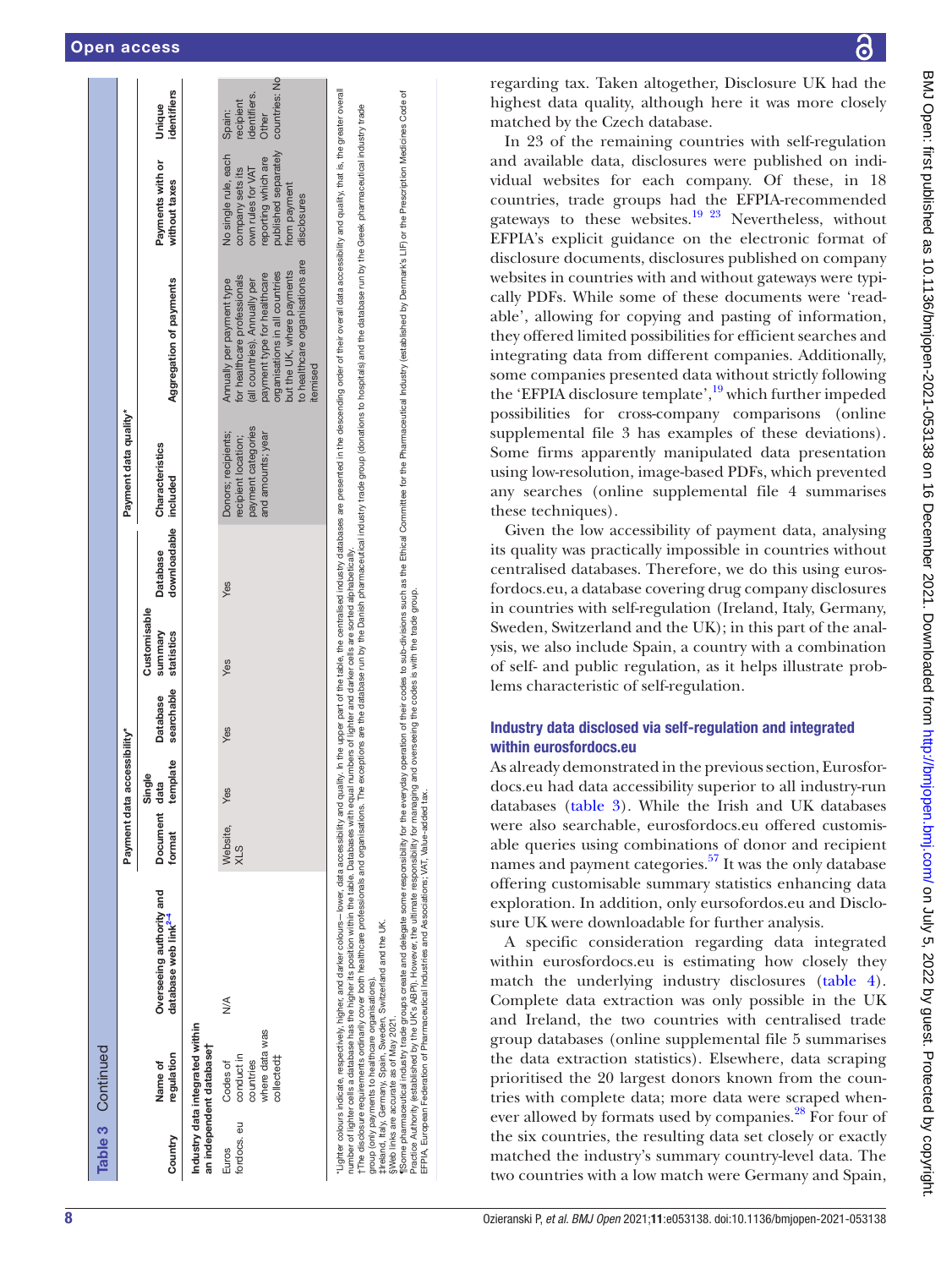<span id="page-8-0"></span>

| Table 4     |                                                                                     | Estimation of the comprehensiveness of industry payment data extracted for eurosfordocs.eu (2019) |                |                                                                          |                                                                        |
|-------------|-------------------------------------------------------------------------------------|---------------------------------------------------------------------------------------------------|----------------|--------------------------------------------------------------------------|------------------------------------------------------------------------|
| Country*    | Total value of payments<br>reported in summary<br>industry data $(\epsilon m)^{23}$ | Total value of<br>payments extracted to<br>eurosfordocs.eu ( $\epsilon$ m) <sup>45</sup>          | $(\epsilon m)$ | Difference as a share<br>Difference of summary industry<br>data $(\%)$ † | Level of match between<br>summary industry data<br>and eurosfordocs.eu |
| Germany     | 629                                                                                 | 499                                                                                               | 130            | 21%                                                                      | Low                                                                    |
| Ireland     | 35                                                                                  | 35                                                                                                | 0              | $0\%$                                                                    | Exact                                                                  |
| Sweden      | 90                                                                                  | 82                                                                                                | 8              | 9%                                                                       | Close                                                                  |
| Switzerland | 167                                                                                 | 155                                                                                               | 12             | 7%                                                                       | Close                                                                  |
| Spain       | 601                                                                                 | 337                                                                                               | 264            | 44%                                                                      | Low                                                                    |
| <b>UK</b>   | 619                                                                                 | 611                                                                                               | 8              | $1%$ $±$                                                                 | Exact/close                                                            |

\*Only countries covered by both eurosfordocs.eu and available national-level summary data generated by industry trade groups are included.

†Some of the difference between the value of payments based on summary industry data and extracted to eurosfordocs.eu results from the differences in the exchange rates. This is exemplified by the examples of Ireland (both values in euro, no difference) and the UK (original values in the sterling, the difference is caused by different exchange rates used to convert the sterling to euro). By contrast, the 1% difference between eurosfordoscs.eu and Disclosure UK results from two marginally different exchange rates used to convert the sterling to euros.

‡All payment values in non-euro currencies were converted to euros based on the exchange rate obtained from the CurrencyConverter,<sup>[85](#page-15-10)</sup> a Python library for exchange rates.

§Sources of national-level summary payment data. (a) Germany,<sup>86</sup> Spain,<sup>87</sup> Switzerland<sup>88</sup> – publicly available pharmaceutical industry summary data published by the pharmaceutical industry trade groups. (b) Ireland—a combination of an Europe-wide report published by EFPIA<sup>89</sup> and email communication with the Irish pharmaceutical industry trade group.<sup>90</sup> (c) Sweden—email communication with the pharmaceutical industry trade group. (d)The UK—calculations based on data obtained from Disclosure UK, the centralised database of industry payments run by the Association of the British Pharmaceutical Industry.<sup>91</sup>

¶All payment values in non-euro currencies were converted to euros based on the average yearly exchanged rates published by the European Central Bank.

\*\*The source of payment values reported in this column are centralised pharmaceutical industry payment databases (Ireland and the UK) and payment reports covering payments made by individual companies (Germany, Spain, Sweden and Switzerland).

given a high proportion of image-based PDFs hindering data extraction.

Nevertheless, other aspects of the data quality in eurosfordocs.eu share key limitations with the underlying company disclosures.

First is a narrow spectrum of reported recipient, donor and payment characteristics. Eurosfordocs.eu does not present payment distribution within the healthcare system due to the incoherent use or omission of recipient categories by drug companies. Of all countries covered by eurosfordocs.eu, the UK is the only one where the industry trade group categorised healthcare professionals receiving payments,<sup>58</sup> although incoherently<sup>21</sup>; healthcare organisations were nowhere categorised.

Second, consistent with the EFPIA Code<sup>19</sup> payments to healthcare professionals are not itemised but aggregated annually per recipient within each payment category. The same applies to payments to healthcare organisations, except for the UK, where the ABPI mandates that payments to healthcare organisations be itemised.<sup>[58](#page-15-9)</sup> This UK-specific rule might explain the large difference in the number of payments reported with Germany, a country with a similar overall value of payments [\(online supple](https://dx.doi.org/10.1136/bmjopen-2021-053138)[mental file 5](https://dx.doi.org/10.1136/bmjopen-2021-053138)). However, it is equally possible that not all companies in the remaining six countries covered by the database aggregate payments consistently as some list more than one payment per recipient, which might also indicate that although these recipients have the same names, they are different entities.

Third, the reported payment values must be interpreted cautiously as it is unclear whether they include taxes without consulting the separately published 'methodological notes'.[19](#page-14-9) Some companies have different approaches to tax reporting depending on payment or recipient categories. Consequently, establishing the value of payments made by each company requires additional forensic work.<sup>[24](#page-14-33)</sup>

Finally, while EFPIA introduces the option of unique recipient identifiers in disclosed payment data, $19$  of the seven countries covered by eurosfordocs.eu only the Spanish trade group followed this recommendation. Elsewhere the number of recipients per company and, consequently, the value of payments per recipient remains unknown. Given inconsistent naming approaches in disclosures made by the same or different companies, the same recipient can have different names, and, conversely, different recipients may have the same name.<sup>24</sup> Furthermore, the same recipient can be identified at different levels of aggregation (eg, hospital wards, departments or hospitals), with self-regulation at least in some countries placing the onus of identifying possible multiple records on payment recipients and not companies[.24 59](#page-14-33) Finally, without identifiers, payment data cannot be connected to other databases.

### Data disclosed via public regulation or a combination of public and self-regulation

Having examined countries with self-regulation, we proceed to those with public regulation or a combination of public and self-regulation.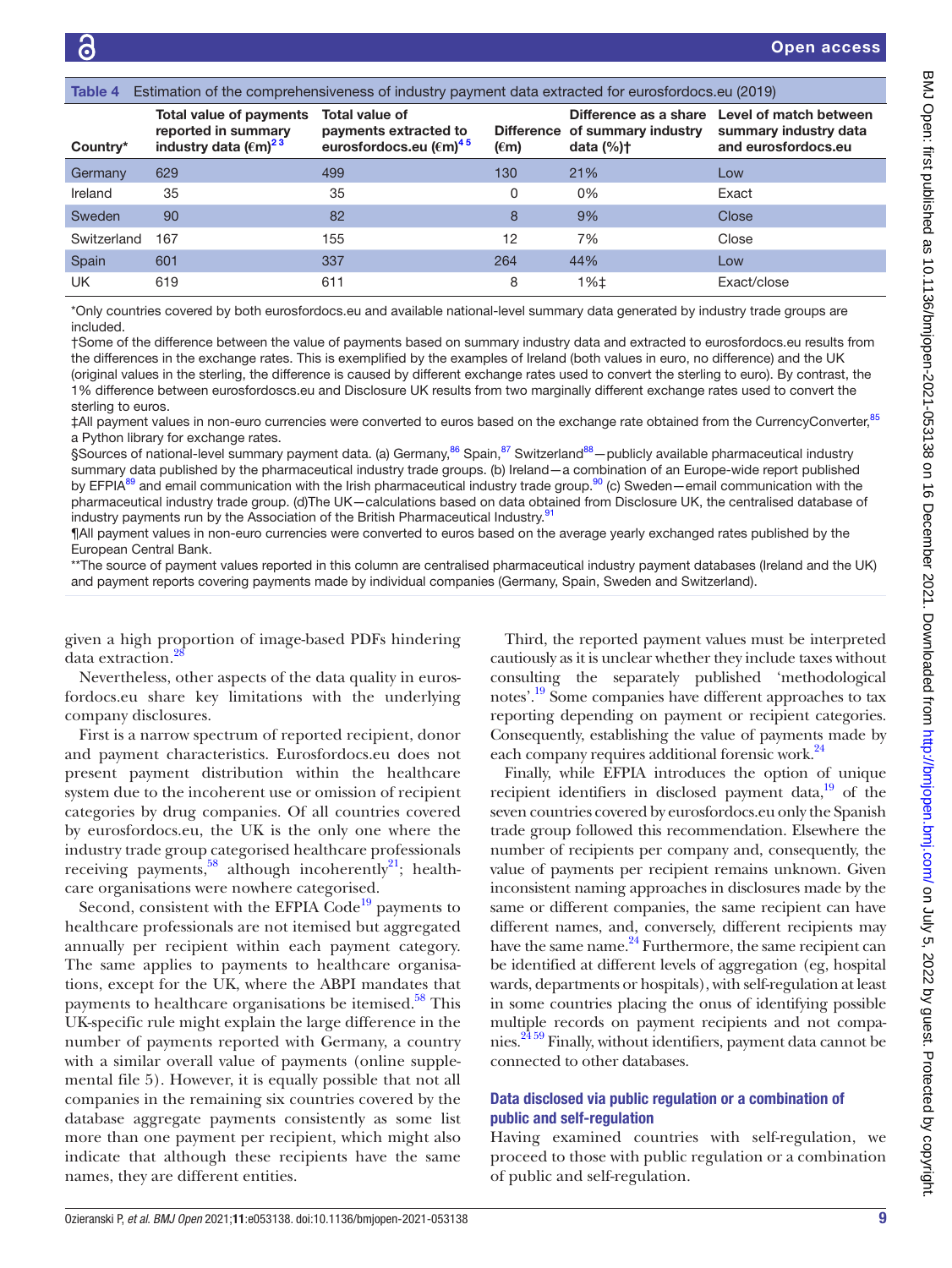Of the 15 countries with public regulation or a combination of self-and public regulation, all but two had centralised databases. The exceptions were Finland and Spain, where disclosures were made on individual drug company websites, consistent with the EFPIA Code. Of the 13 countries with centralised databases, one had a database, which was not publicly available (Turkey) and two others had separate databases for different payment categories (Denmark) and healthcare professionals and organisations (Greece). As the information included in the separate Danish and Greek databases, it did not differ according to our outcome measures, we consider them jointly ([table](#page-10-0) 5).

The databases established via public regulation or a combination of public and self-regulation had the pattern of accessibility similar to the industry-run databases. Of the 13 databases, none had customisable summary statistics, and only 6 were downloadable and fully searchable. Overall, Transparence Santé was the frontrunner.

The most frequent data quality shortcoming was unclear tax reporting, with only two databases providing relevant rules. However, over half of the databases had at least partial donor or recipient identifiers, which was the most frequent problem in the industry-run databases. Furthermore, just five databases covered a spectrum of donor or recipient characteristics exceeding the minimum recommendations from the EFPIA Code . Transparence Santé again had the highest overall data quality.

In sum, Transparence Santé had combined data accessibility and quality exceeding that of Disclosure UK, the frontrunner industry database.

#### **DISCUSSION**

Our policy review suggests that payment data disclosure does not automatically increase transparency of financial relationships between drug companies and the healthcare sector. $45$  Consistently with research on disclosure of aspects of health policymaking by both public and private-sector actors, we find that achieving 'practical' or 'actionable' transparency is no less important than introducing transparency rules themselves. $60-62$ 

Although EFPIA calls payment data generated via self-regulation 'open to public scrutiny',  $63$  establishing the entanglement of any recipient, let alone a systemlevel picture, is impossible given the dispersal of disclosures on company websites in most European countries. Additionally, documents published as PDFs, sometimes in ways suggesting deliberate attempts to impede user engagement, fall below the Australian industry-endorsed regulations, requiring firms to use an analysable format.<sup>[5](#page-14-12)</sup> Therefore, self-regulation cannot address 'the issues of perceived conflict of interest', $64$  as promised by EFPIA. More broadly, the evidence of some companies and trade groups meeting only the minimum requirements from the EFPIA Code, or fulfilling them in ways inconsistent with the Code's spirit, reflects the limited success of selfregulation in modifying corporate behaviour in areas of BMJ Open: first published as 10.1136/bmijopen-2021-053138 on 16 December 2021. Downloaded from http://bmjopen.bmj.com/ on July 5, 2022 by guest. Protected by copyright BMJ Open: first published as 10.1136/bmjopen-2021-053138 on 16 December 2021. Downloaded from <http://bmjopen.bmj.com/> on July 5, 2022 by guest. Protected by copyright.

public health policy such as reduction of sugar content in food $^{65}$  $^{65}$  $^{65}$  or managing viewers' exposure to alcohol advertising.<sup>[66](#page-15-21)</sup>

EFPIA is clearly aware of at least some of the problems in payment data accessibility. For example, in 2019, it listed 'improv(ing) access' via '[c]reateing platforms with [a] searchable tool' as one of the 'main topics' to be considered by EFPIA itself and its member trade groups.<sup>23</sup> However, little evidence exists of subsequent discussions on this issue except for a planned 'feasibility study' of possible 'options for improving the disclosure' to be considered from  $2021$  to  $2023.<sup>67</sup>$  Furthermore, EFPIA does not seem to have recognised or engaged with the issues of low payment data quality.

Against this background, eurosfordocs.eu radically enhances data accessibility in countries without centralised industry databases, also enabling comparative investigations of country payment patterns,<sup>28</sup> which is important given the accelerating EU-wide health initiatives.<sup>68</sup> Although the customisable opportunities for data exploration are new to the public, data analytic firms have offered them as a consultancy service to drug companies.[40 69](#page-14-26) Consequently, eurosfordocs.eu may contribute to changing what may be the de-facto status of payment data as a commodity used to monitor internal compliance with disclosure requirements and potentially inform marketing strategies targeting healthcare professionals.<sup>70</sup>

In countries with self-regulation, the challenges in data accessibility and quality are exacerbated by nondisclosed payments. EFPIA admits the problem of '[c] onsent issues in general but also by country and by specialty', $^{23}$  while evidence also exists of varying consent rates between companies.<sup>28</sup> In addition, some companies may not disclose all their payments, as suggested by instances of underreporting of payments to patient organisations, with their disclosure also regulated by the EFPIA Code but with distinct policies.<sup>[71 72](#page-15-25)</sup> Furthermore, self-regulation only covers companies and trade groups that have ratified the EFPIA Code or its transposition into country-level codes. Therefore, disclosure requirement may not extend to companies focusing on generic or over-the-counter medicines and even major manufacturers of branded prescription medicines (eg, Vertex does not follow the ABPI Code). However, some nonmember companies may choose to follow the trade group codes voluntarily. For example, the list of Disclosure UK participants exceeds ABPI membership.<sup>72</sup> Furthermore, some companies may belong to other trade groups (eg, generic or small biotech trade groups), which, in some countries, require their members to abide by the national codes (eg, Sweden, Denmark). Problems with underreported payments may be particularly prominent in countries with parallel self and public regulation due to possible confusion relating to where payments should be reported. For example, some healthcare organisations in England underreported some of the payments they had received given their implicit or explicit expectations that the payments would be disclosed via self-regulation. $\frac{30\,31}{20}$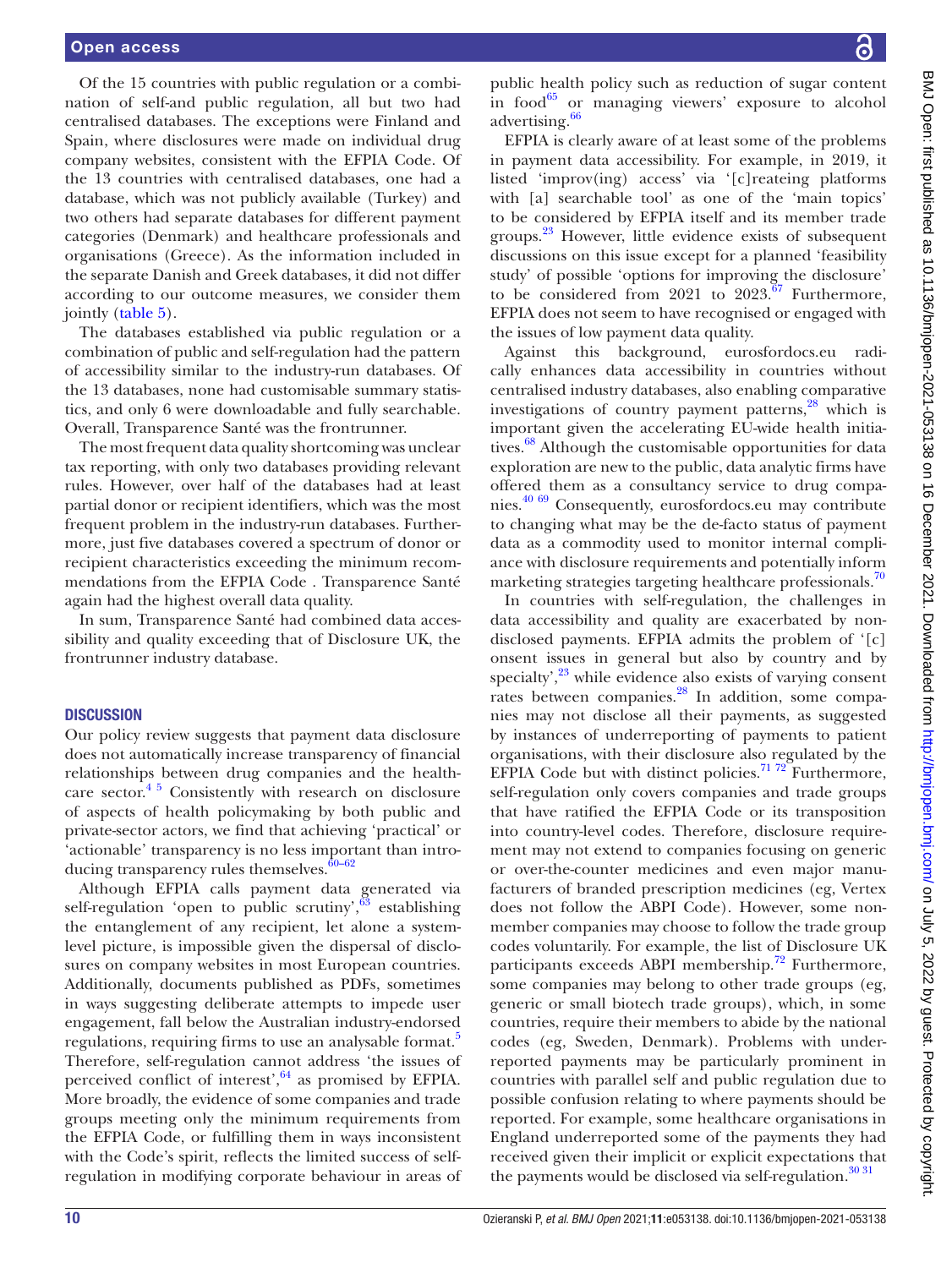<span id="page-10-0"></span>

|           |                                                                                             | Accessibility and quality of drug company payment                  | Payment data accessibility* |                            |                               |                                       |                          | data disclosed via public regulation or a combination of self-regulation and public regulation<br>Payment data quality*                                                                                     |                              |                                         |                                                                                 |
|-----------|---------------------------------------------------------------------------------------------|--------------------------------------------------------------------|-----------------------------|----------------------------|-------------------------------|---------------------------------------|--------------------------|-------------------------------------------------------------------------------------------------------------------------------------------------------------------------------------------------------------|------------------------------|-----------------------------------------|---------------------------------------------------------------------------------|
| Country   | regulation<br>Name of                                                                       | database web<br>link <sup>2-4</sup><br>authority and<br>Overseeing | Document<br>format          | template<br>Single<br>data | searchable<br><b>Database</b> | Customisable<br>summary<br>statistics | downloadable<br>Database | Characteristics included                                                                                                                                                                                    | of payments<br>Aggregation   | Payments<br>without<br>with or<br>taxes | identifiers<br>Unique                                                           |
| France    | 2011-2012 (Law<br>Law Number<br>Bertrand)                                                   | Affairs and Health<br>Ministry of Social                           | Webpage                     | Yes                        | Yes                           | $\frac{1}{2}$                         | Yes                      | Donors; donor categories;<br>categories and amounts;<br>date; recipient address<br>categories; payment<br>recipients; recipient                                                                             | $\frac{1}{2}$                | Inclusive of<br>VAT                     | subsidiaries),<br>entries for<br>recipients<br>(multiple<br>Donors<br>(partial) |
| Latvia    |                                                                                             | Regulation Number Health Inspectorate<br>378 (2014)                | SLX                         | Yes                        | $\frac{1}{2}$                 | $\frac{1}{2}$                         | Yes                      | description, category and<br>amount; date; recipient<br>recipient categories;<br>Donors; recipients;<br>payment name,<br>address                                                                            | $\frac{1}{2}$                | Unclear                                 | recipients<br>Donors,                                                           |
| Belgium   | Sunshine Act of<br>2016                                                                     | for Medicines and<br><b>Health Products</b><br>Federal Agency      | Webpage                     | Yes                        | Yes                           | $\frac{1}{2}$                         | $\frac{1}{2}$            | and amounts; recipient<br>recipient categories;<br>payment categories<br>Donors; recipients;<br>address; years                                                                                              | payment type<br>Annually per | Unclear                                 | recipients<br>Donors,                                                           |
| Lithuania | Law on Pharmacy<br>Order Number V-<br>2019), Ministerial<br>(provisions from<br>1537 (2020) | <b>State Medicines</b><br>Control Agency                           | STX                         | Yes                        | $\frac{1}{2}$                 | $\frac{1}{2}$                         | Yes                      | payment name; date;<br>recipient categories;<br>Donors; recipients;<br>recipient address                                                                                                                    | $\frac{1}{2}$                | Unclear                                 | Donors (not<br>recipients<br>available),<br>available)<br>(publicly<br>publicly |
| Portugal  | 20/2013 and<br>Decree Law<br>128/2013                                                       | National Authority<br>of Medicines and<br><b>Health Products</b>   | Webpage                     | Yes                        | Yes                           | $\frac{1}{2}$                         | $\frac{1}{2}$            | Donors; donor categories;<br>descriptions and amounts;<br>recipients; payment<br>years                                                                                                                      | $\frac{1}{2}$                | Inclusive of<br>VAT                     | $\frac{1}{2}$                                                                   |
| Romania   | Minister of Health<br>194/2015 and<br>874/2015<br>Orders of the                             | for Medicines and<br><b>Medical Devices</b><br>National Agency     | Webpage                     | Yes                        | Yes                           | $\frac{1}{2}$                         | $\frac{1}{2}$            | categories, and amounts;<br>recipient address; date<br>payment descriptions,<br>recipient categories;<br>Donors; recipients;                                                                                | $\frac{1}{2}$                | Unclear                                 | $\frac{1}{2}$                                                                   |
| Slovakia  | <b>Medical Devices</b><br>Medicines and<br>362/2011 on<br>Act Number                        | Information Center<br>National Health                              | STX                         | Yes                        | $\frac{1}{2}$                 | $\frac{1}{2}$                         | Yes                      | healthcare professionals);<br>recipient categories (only<br>categories and amounts;<br>product names; recipient<br>payment descriptions,<br>clinical trial numbers;<br>Donors; recipients;<br>address; date | $\frac{1}{2}$                | Unclear                                 | $\frac{1}{2}$                                                                   |
|           |                                                                                             |                                                                    |                             |                            |                               |                                       |                          |                                                                                                                                                                                                             |                              |                                         | Continued                                                                       |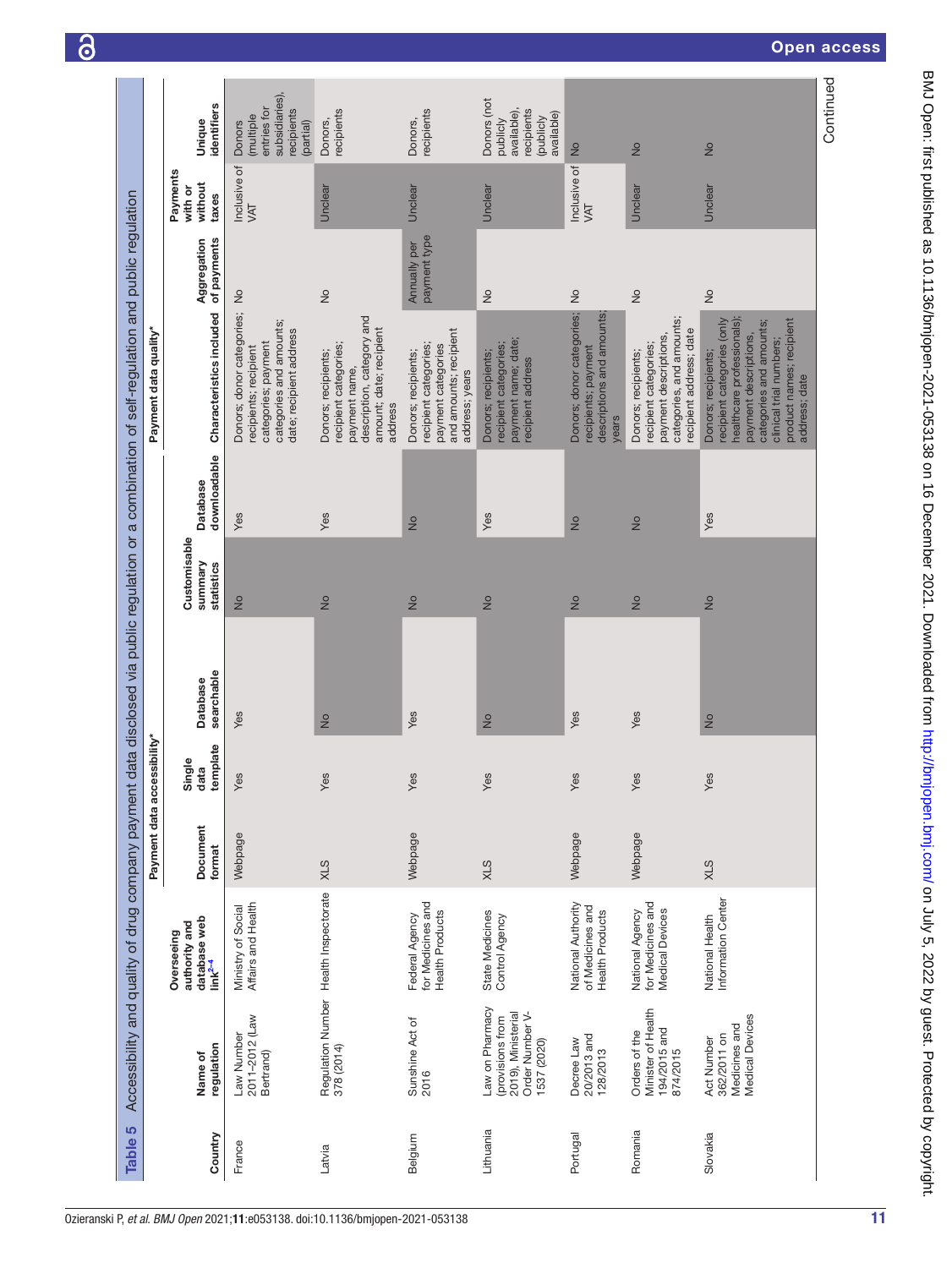| IJΟ<br><b>Table</b>  | Continued                                                                                                                                                                       |                                                                                                                                                                                 |                             |                            |                                                                                                                                                    |                                       |                                 |                                                                                                                                                                                                                                |                                                                                                                                |                                         |                       |
|----------------------|---------------------------------------------------------------------------------------------------------------------------------------------------------------------------------|---------------------------------------------------------------------------------------------------------------------------------------------------------------------------------|-----------------------------|----------------------------|----------------------------------------------------------------------------------------------------------------------------------------------------|---------------------------------------|---------------------------------|--------------------------------------------------------------------------------------------------------------------------------------------------------------------------------------------------------------------------------|--------------------------------------------------------------------------------------------------------------------------------|-----------------------------------------|-----------------------|
|                      |                                                                                                                                                                                 |                                                                                                                                                                                 | Payment data accessibility* |                            |                                                                                                                                                    |                                       |                                 | Payment data quality*                                                                                                                                                                                                          |                                                                                                                                |                                         |                       |
| Country              | regulation<br>Name of                                                                                                                                                           | database web<br>link <sup>2-4</sup><br>authority and<br>Overseeing                                                                                                              | Document<br>format          | data<br>template<br>Single | searchable<br><b>Database</b>                                                                                                                      | Customisable<br>summary<br>statistics | downloadable<br><b>Database</b> | Characteristics included                                                                                                                                                                                                       | of payments<br>Aggregation                                                                                                     | Payments<br>without<br>with or<br>taxes | identifiers<br>Unique |
| Denmark              | Health Act of 2014,<br>Executive Order<br>Number 1153                                                                                                                           | Danish Medicines<br>Conferences<br>Professional<br>affiliations<br>abroad;<br>Agency<br>$\overline{a}$<br>$\ddot{\Omega}$                                                       | Webpage                     | Yes                        | Yes                                                                                                                                                | $\frac{1}{2}$                         | $\frac{1}{2}$                   | Professional affiliations-<br>Conferences abroad<br>recipient categories;<br>recipient categories;<br>donors; recipients;<br>donors; recipients;<br>payment amounts<br>recipient address;<br>recipient address;                | payment type<br>Annually per                                                                                                   | Unclear                                 | Recipients            |
| Hungary              | introduced in 2011)<br>2006 (provisions<br>Act XCVIII of                                                                                                                        | National Institute of<br>Pharmacy and<br>Nutrition                                                                                                                              | Webpage                     | Yes                        | Yes                                                                                                                                                | $\frac{1}{2}$                         | $\frac{1}{2}$                   | descriptions and amounts;<br>Donors; payment names,<br>date; recipient address                                                                                                                                                 | $\frac{1}{2}$                                                                                                                  | Unclear                                 | $\frac{1}{2}$         |
| The Nether-<br>lands | for Pharmaceutical<br>Advertising (2012)<br>Code of Conduct                                                                                                                     | Pharmaceutical<br>Foundation for<br>the Code for<br>Advertising                                                                                                                 | Webpage                     | Yes                        | (recipient identifiers<br>needed)<br>Yes                                                                                                           | $\frac{1}{2}$                         | $\frac{1}{2}$                   | payment categories and<br>recipient categories;<br>Donors; recipients;<br>amounts; year                                                                                                                                        | payment type<br>Annually per                                                                                                   | Unclear                                 | Recipients            |
| Greece               | 17770/2016 of the<br>National Authority<br>Opinion Number<br>Law 4316/2014;<br>circular number<br>Data Protection<br>for Medicines<br>2/2017 of the<br>5/2016 and<br>Authority; | drug company<br>Payments to<br>Payments to<br>Organisation for<br>participants<br>conference<br>conference<br>organisers;<br>websites<br>Medicines<br>National<br>$\div$<br>2.i | PDFs - image-<br>based      | Yes                        | $\frac{1}{2}$                                                                                                                                      | $\frac{1}{2}$                         | Yes                             | Payments to conference<br>Payments to conference<br>conference expenditure)<br>payment amounts; year<br>participants-donors;<br>organisers-donors;<br>recipients; payment<br>categories (types of<br>and amounts; year;        | Payments to<br>Payments to<br>participants-<br>annually per<br>organisers-<br>conference<br>conference<br>recipient;<br>donors | Unclear                                 | <b>Donors</b>         |
| Estonia              | introduced in 2013)<br>2005 (provisions<br>Products Act of<br>Medicinal                                                                                                         | State Agency of<br>Medicines                                                                                                                                                    | <b>XLS</b>                  | Yes                        | $\frac{1}{2}$                                                                                                                                      | $\frac{1}{2}$                         | Yes                             | categories and amounts;<br>payment location<br>Donors; payment<br>(country); year                                                                                                                                              | Annually per<br>donor                                                                                                          | Unclear                                 | $\frac{1}{2}$         |
| Turkey               | <b>Medicinal Products</b><br>for Human Use<br>Regulation on<br>Promotional<br>Activities of<br>2015                                                                             | Ministry of Health<br>publicly available)<br>database not                                                                                                                       | Unclear                     | Unclear                    | Unclear                                                                                                                                            | Unclear                               | Unclear                         | Unclear                                                                                                                                                                                                                        | Unclear                                                                                                                        | Unclear                                 | Unclear               |
|                      |                                                                                                                                                                                 |                                                                                                                                                                                 |                             |                            | cells a database has the higher its position within the table. Databases with equal numbers of lighter and darker cells are sorted alphabetically. |                                       |                                 | "Lighter colours indicate, respectively, higher, and darker colours—lower, data accessibility and quality. The data asses are presented in the descending order of their overall data accessibility, and quality, that is, the |                                                                                                                                |                                         |                       |

this a database rias the inglier is position in the literation will be the constraint in the substract the special consident in the specified – where appropriate – whether the relation of parametris experiment is position. tThis column provides the dates when public regulation of payment disclosure as a fract the public change of payment disclosure forms part of a larger piece of government regulation, it is specified – where appropriate– wh regulation of payment disclosure was introduced as a change already existing government regulation. The dates reported here do not cover changes to or refinements of provisions focusing on payment disclosure.

I The disclosure requirements ordinarily cover both healthcare professionals and organisations. The exceptions are the Danish databases (only healthcare professionals) and the Turkish database (it is unclear whether disclo cover healthcare organisations).

§Web links are accurate as of May 2021.

¶The recipient addresses ordinarily refer to the location of the payment recipient. In the case of Hungarian, Latvian and Lithuanian databases we considered that the event addresses were equivalent to recipient addresses.

 $\overline{\partial}$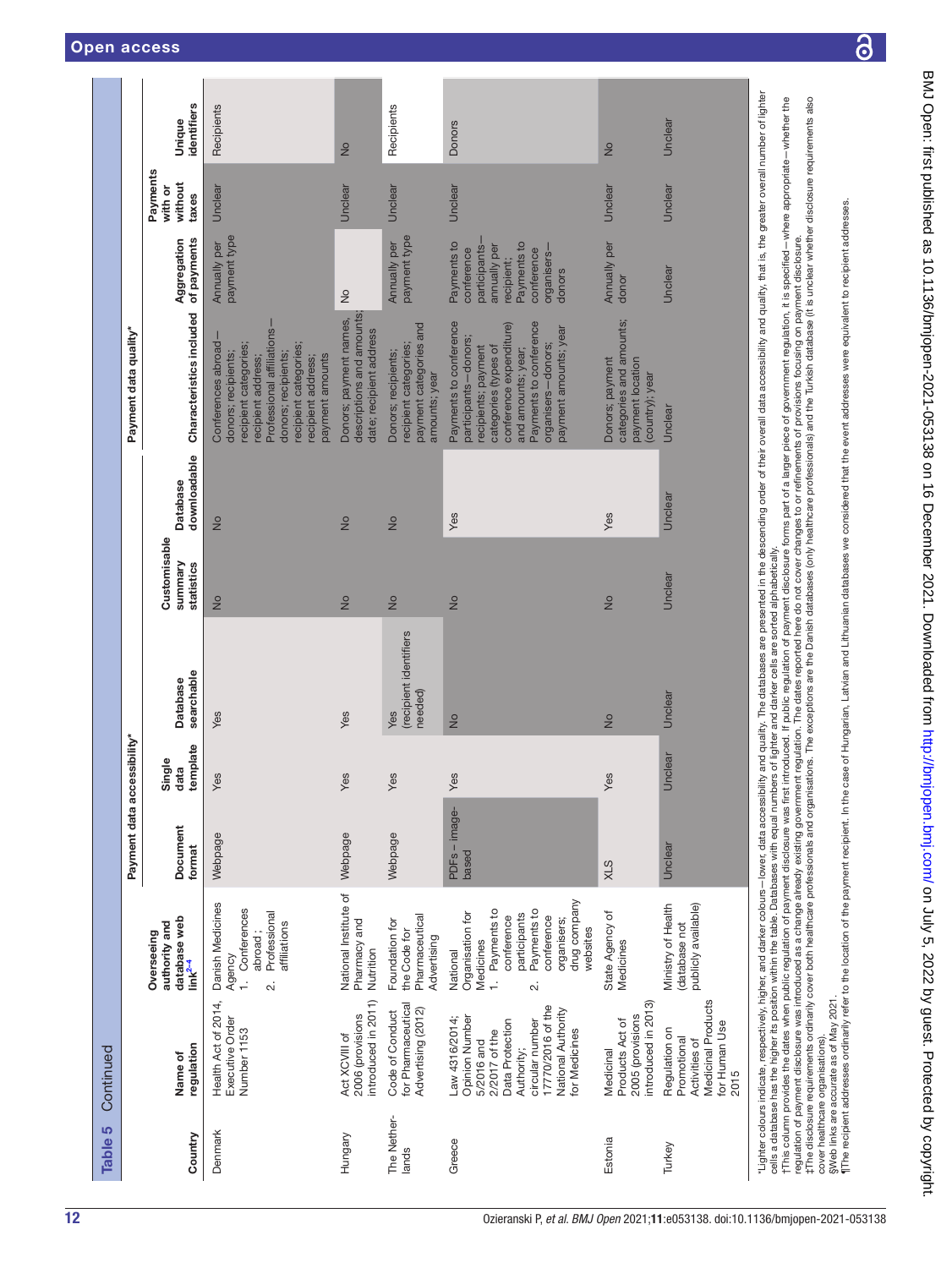Although data reported in the US Open Payments database have attracted some criticism, $25\frac{73}{7}$  data accessibility and quality are vastly superior to European data disclosed using not only self-regulation but also public regulation. While the example of Transparence Santé indicates that public regulation can generate payment data outpacing industry-run databases, it often shares major shortcomings with self-regulation, including the lack of recipient identifiers or payment itemisation.<sup>2426</sup> Moreover, in some databases, the spectrum of disclosed characteristics is even narrower than the minimum which EFPIA recommends for the industry. Nevertheless, public regulation eliminates optionality characterising the EFPIA Code regarding, for example, centralised databases. The legally binding nature of public regulation should also involve high levels of compliance. However, instances of inaccurate or incomplete reporting by some companies are possible.[25](#page-14-13)

Inconsistencies in the approaches to public regulation between European counties are highlighted by EFPIA and used as a key argument in favour of self-regulation, which, in EFPIA's words, represents a 'global and consistent approach for companies across Europe and common understanding for the public'.<sup>23</sup> France is one country in which problems in data accessibility and 'ergonomics' have been recognised by the Ministry of Health in 2018.<sup>[74](#page-15-27)</sup> Following this, a new version of Transparence Santé is due to be launched in late 2021 and is expected to adopt approaches to data presentation, including visualisations, similar to those developed earlier for eurosfordocs.fr. We are not aware of similar discussions in other countries with public regulation or combining self- and public regulation.

Therefore, one key area of further study would involve using qualitative methods to identify and trace relationships between the likely causes of limited corrective action seeking to address the shortcomings of the current reporting systems in European countries. Of particular importance would be examining the incentive structures and motivations of public authorities, industry trade groups and companies, healthcare professional associations as well as patient organisations at the national and EU levels.

### Limitations

This study has several limitations. Our measures of data accessibility could be expanded. For example, some databases are difficult to find, including web links to the Greek and Latvian databases published within news releases, without permanent online location. Similarly, although Transparence Santé can be downloaded, the size of the data set prevents it from being opened using the standard Microsoft Excel package. Data quality could be scrutinised further by considering the types of disclosed donors, payments and recipients.<sup>4</sup> Furthermore, qualitative insights from data users would be essential for ranking the outcome measures and attributing weights to their values, such as degrees of user friendliness.

Our focus on the database level might obscure crosscompany differences. For example, the widely ranging consent rates achieved by companies from healthcare professionals suggest that similar differences can occur in data quality and accessibility. $21\frac{28}{128}$  Furthermore, we did not calculate company-level aspects of data accessibility (eg, the share of image-based PDFs) and quality (eg, the share of duplicate entries, consistency in using donor or recipient categories and identifiers, missing data and mistakes, such as negative values). Undertaking these calcula-tions would have necessitated extensive forensic work.<sup>[24](#page-14-33)</sup> However, these problems are likely to be widespread and serious, affecting even Transparence Santé, the database we ranked the highest based on its quality .<sup>[21 24 26](#page-14-10)</sup>

# Conclusions and policy recommendations

We formulate suggestions for enhancing public engagement with disclosed payment data [\(table](#page-13-0) 6), which are also relevant for non-European countries, such as Japan, experiencing problems similar to those identified in this study. [75](#page-15-28)

Payment data accessibility can be enhanced with only minor revisions of the existing regulatory approaches, with the top priority being centralised databases offering possibilities for payment exploration and contextualisation.

Improving payment data quality would require new comprehensive public regulation, preferably at the European level. $4^{28}$  Following the example of the US Open Payments database, payments should be reported together with information on related products to allow exploring company marketing strategies.<sup>2476</sup> Another vital piece of information to include might be the numbers of clinical trials associated with payments, as exemplified by the database run by the Slovak National Health Information Center. Furthermore, granular disclosure is vital for capturing payments of different sizes, with some US studies suggesting that even small payments impact prescribing behaviour,<sup>77 78</sup> while others indicating a more complex dose-effect relationship.<sup>11 29 79 80</sup> Data interpretation can be enhanced by descriptions of funded activities (eg, specific conferences or projects), consistent with the EFPIA Code's requirements regarding payments to patient organisations.<sup>7281</sup> Recipient characteristics should be also expanded, reflecting how the public engages with the healthcare system. $24$  Finally, Open Payments highlights that recipient identifiers are necessary for reliable analysis and connecting payment data to data sets with details of prescription and procurement.<sup>11 29 77</sup> <sup>78 80</sup> Data integration and management require strong compliance mechanisms, including penalties for providing data of inadequate quality.<sup>[25](#page-14-13)</sup>

Additionally, in European countries with self-regulation, eliminating possibilities for refusing disclosure by recipi-ents is necessary to reduce high levels of missing data.<sup>[28](#page-14-16)</sup> The decision by the Spanish Data Protection Authority is illustrative here, exempting payment data from the provisions of the European data protection legislation (the General Data Protection Regulation, GDPR).<sup>[28](#page-14-16)</sup>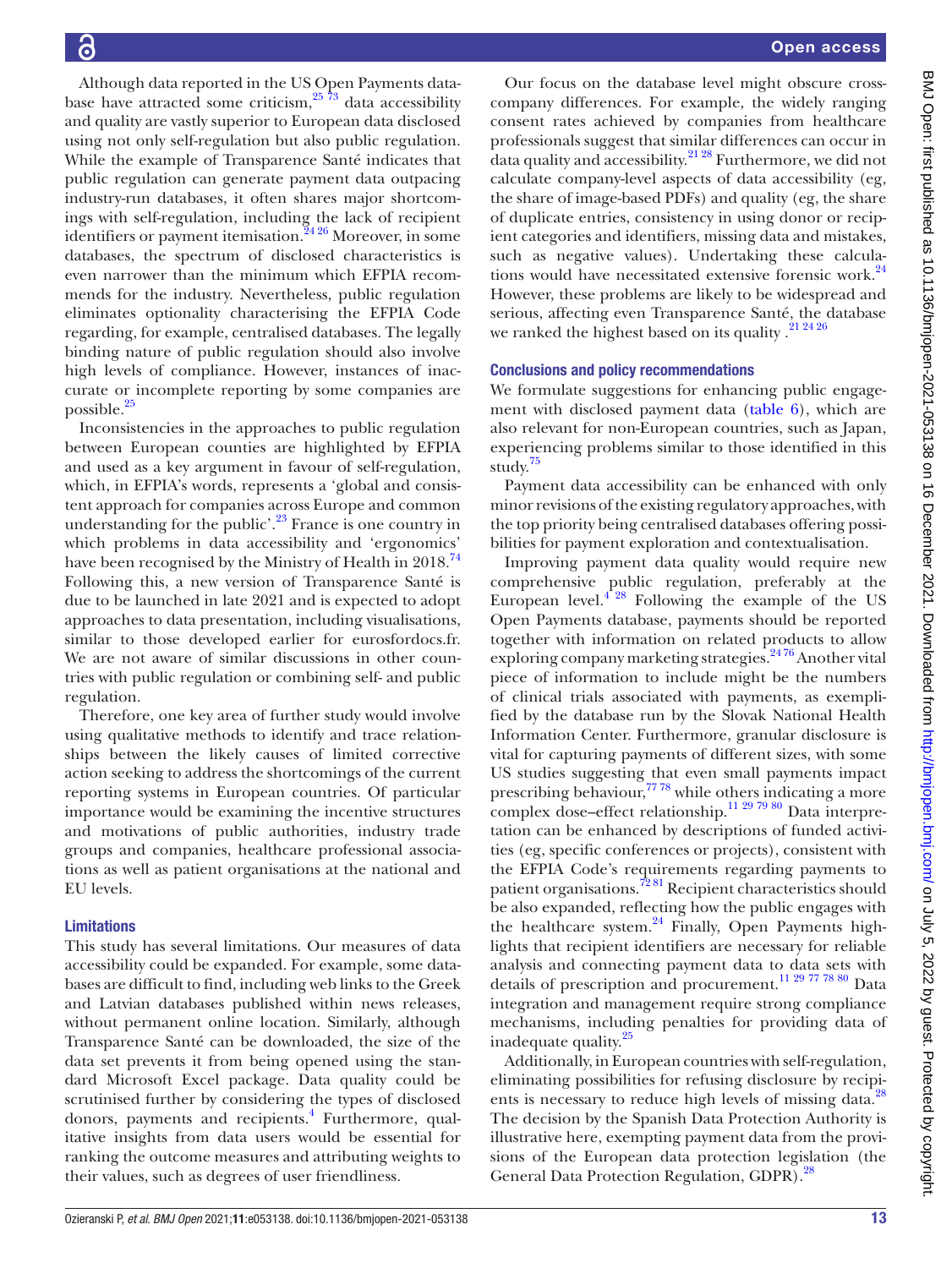<span id="page-13-0"></span>

| Table 6 | How can public authorities and the pharmaceutical industry improve the transparency of payment data?                                                                                                                                                                                                                                                                                               |
|---------|----------------------------------------------------------------------------------------------------------------------------------------------------------------------------------------------------------------------------------------------------------------------------------------------------------------------------------------------------------------------------------------------------|
|         | Recommendations for improving accessibility of payment data                                                                                                                                                                                                                                                                                                                                        |
| 1       | Create national-level databases searchable for companies, recipients and payment categories.                                                                                                                                                                                                                                                                                                       |
| 2       | Make the databases in the CSV or XLS format for further analysis, while ensuring that the released data can be split using different<br>variables, for example, by year or recipient type to make it manageable for users.                                                                                                                                                                         |
| 3       | Enable users to explore the data by allowing them to generate data summaries placing payments made or received in a broader context<br>(eg, payments made by other companies or received by the same or other recipient categories, such as medical specialty).                                                                                                                                    |
|         | Recommendations for improving quality of payment data.                                                                                                                                                                                                                                                                                                                                             |
| 4       | Publish unique identifiers for payment recipients shared by all companies and used consistently over time.                                                                                                                                                                                                                                                                                         |
| 5       | Introduce clear rules on the levels of aggregation for identifying recipients (eg, clinic, ward or hospital) to enhance the consistency of<br>reporting.                                                                                                                                                                                                                                           |
| 6       | Introduce categories of recipients to enable mapping the distribution of payments in the healthcare system. The categories relating to<br>healthcare professionals could include a standardised list of medical specialties. The categories covering healthcare organisations could<br>reflect their functions in the healthcare system as providers, commissioners or professional organisations. |
| 7       | State clearly whether reported payments should include VAT or other taxes so that payment values from different companies can be<br>compared reliably.                                                                                                                                                                                                                                             |
| 8       | Publish each payment individually instead of aggregating them annually per recipient.                                                                                                                                                                                                                                                                                                              |
| 9       | Publish payment descriptions so that the public can understand the activities they fund as well as their context. This requirement would<br>follow the self-regulatory rules existing in relation to the disclosure of payments to patient organisations.                                                                                                                                          |
| 10      | Enforce and publish detail of data quality checks: eliminate missing values, payments with the value of zero and ensure that each<br>recipient has a unique name and is reported at the same level of aggregation by all companies. Other data quality checks should involve<br>cross-checking recipient name and address information to ensure consistency and avoid duplicate reporting.         |

CSV, comma-separated values files ; VAT, Value-Added tax; XLS, spreadsheet file format used in Microsoft Excel.

Finally, transparency alone cannot address FCOIs. Even the increased transparency brought in by Open Payments does not seem to have decreased physicians' acceptance of FCOIs or increased patient concerns about their possible effects on the care they receive. $82$  Paradoxically, transparency may normalise FCOIs or increase their impact via moral licensing.<sup>82</sup> Therefore, transparency should be accompanied by policy measures seeking to reduce or eliminate certain FCOIs. Key European examples include banning some financial relationships, $83$  including payments to healthcare professionals for conference participation in Sweden<sup>[28](#page-14-16)</sup> or prohibiting sponsored meals over  $\in 60$  in France.<sup>84</sup>

Acknowledgements We would like to express gratitude to all pharmaceutical industry trade groups and public authorities, which have responded to our request for information and were willing to explain the nature of local regulatory solutions. We thank, in particular, the ABPI's Disclosure UK Team for their continued interest in our research as well as professionalism and openness in sharing the fine detail of their important work. We extend our thanks to colleagues who took the time to read drafts of this paper or offer linguistic assistance: Marcell Csanadi, Eniko Csanadi, Alice Fabbri, Kevin Jean, Fatma Korkmaz, Olga Loblova, Savvas Morris, Emily Rickard, Eszter Saghy, Christos Vasilakis, and Weronika Ozieranska. We are also thankful to the BMJ Open Editors and three reviewers for their helpful and constructive comments.

Contributors PO is a Senior Lecturer at the Department of Social and Policy Sciences, University of Bath. PO conceived and wrote the paper, collected and analysed the data. PO is the guarantor of the paper. LM is a data scientist and the President of the Euros for Docs Association. LM created the eurosfordocs.eu database, analysed the data and contributed to writing. P-AJ formerly presided the Euros for Docs Association. P-AJ collaborated with LM on creating eurosfordocs.eu. P-AJ conceived the paper and contributed to writing. SM is an Associate Professor at the Department of Sociology, Lund University. SM conceptualised the paper and contributed to writing.

Funding This work was supported by The Swedish Research Council (VR), grant number 2020-01822 ('Following the money: cross-national study of pharmaceutical industry payments to medical associations and patient organisations').

Competing interests We have read and understood the BMJ Group policy on declaration of interests and declare the following interests: PO's PhD student was supported by a grant from Sigma Pharmaceuticals, a UK pharmacy wholesaler and distributor (not a pharmaceutical company). The PhD work funded by Sigma Pharmaceuticals is unrelated to the subject of this paper. LM and PAJ are members of Euros for Docs, a non-profit organization registered in France that seeks to promote transparency of drug company funding in the healthcare sector by making payment data accessible and complete across Europe. PAJ is employed by Haute Autorité de Santé, the French independent health technology assessment organisation. SM's partner is employed by PRA Health Sciences, a global Contract Research Organization whose custumers include many pharmaceutical companies.

Patient consent for publication Not applicable.

Ethics approval No ethical approval was needed. The ethical implications of this study article were approved via a peer ethics review process at the Department of Social and Policy Sciences, University of Bath in February 2020. This study did not require a full ethical approval as it relied on publicly available data aggregated at the organisational or country level.

Provenance and peer review Not commissioned; externally peer reviewed.

Data availability statement All data relevant to the study are included in the article or uploaded as supplementary information. We have included all relevant data as supplementary information forming part of this submission.

Supplemental material This content has been supplied by the author(s). It has not been vetted by BMJ Publishing Group Limited (BMJ) and may not have been peer-reviewed. Any opinions or recommendations discussed are solely those of the author(s) and are not endorsed by BMJ. BMJ disclaims all liability and responsibility arising from any reliance placed on the content. Where the content includes any translated material, BMJ does not warrant the accuracy and reliability of the translations (including but not limited to local regulations, clinical guidelines, terminology, drug names and drug dosages), and is not responsible for any error and/or omissions arising from translation and adaptation or otherwise.

Open access This is an open access article distributed in accordance with the Creative Commons Attribution 4.0 Unported (CC BY 4.0) license, which permits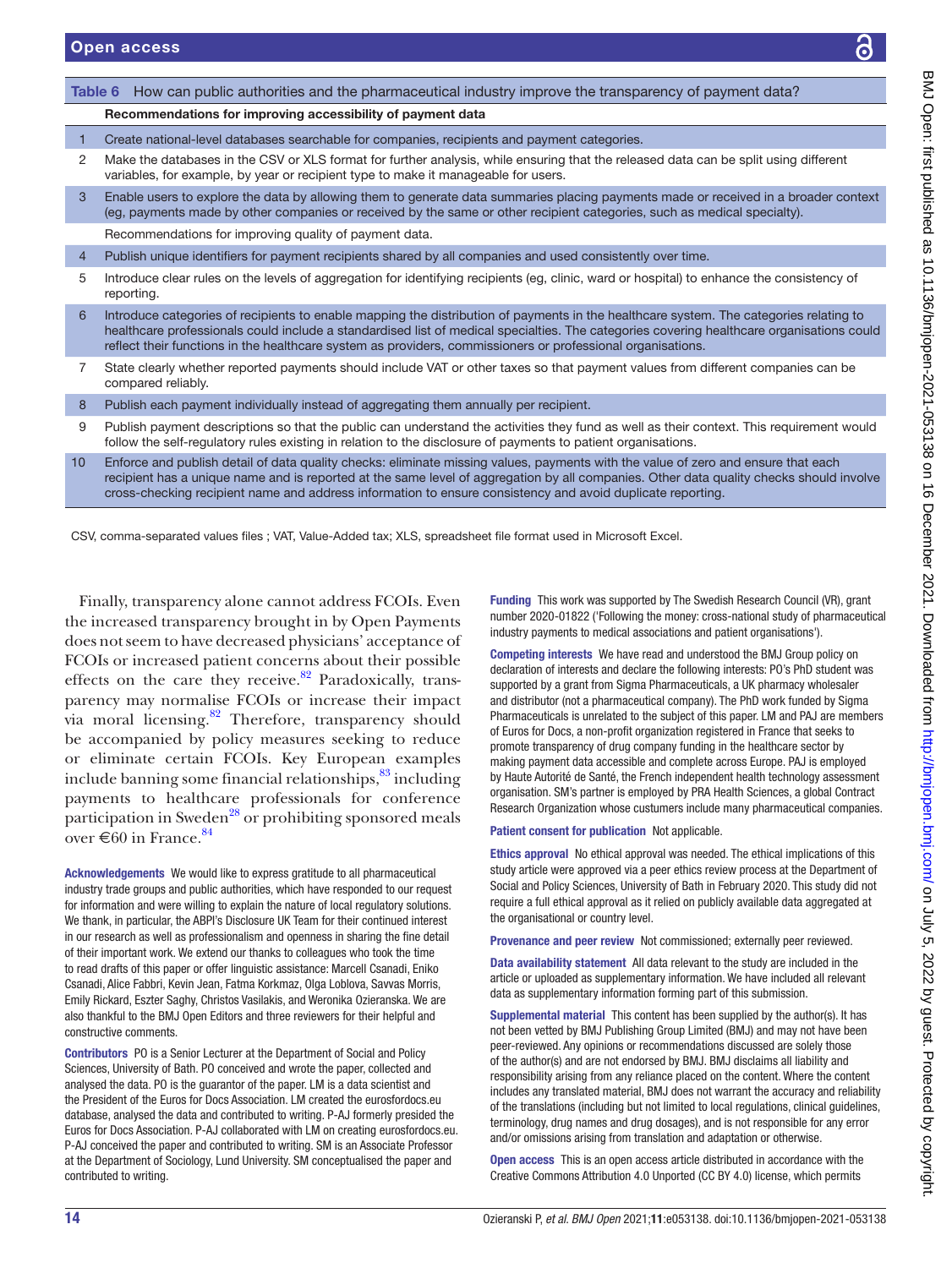others to copy, redistribute, remix, transform and build upon this work for any purpose, provided the original work is properly cited, a link to the licence is given, and indication of whether changes were made. See: [https://creativecommons.org/](https://creativecommons.org/licenses/by/4.0/) [licenses/by/4.0/.](https://creativecommons.org/licenses/by/4.0/)

#### ORCID iD

Piotr Ozieranski <http://orcid.org/0000-0002-2023-3288>

### **REFERENCES**

- <span id="page-14-0"></span>1 Lo B, Field MJ. Conflict of interest in medical research, education, and practice: national academic press, 2009. Available: [https://www.](https://www.nap.edu/catalog/12598/conflict-of-interest-in-medical-research-education-and-practice) [nap.edu/catalog/12598/conflict-of-interest-in-medical-research](https://www.nap.edu/catalog/12598/conflict-of-interest-in-medical-research-education-and-practice)[education-and-practice](https://www.nap.edu/catalog/12598/conflict-of-interest-in-medical-research-education-and-practice)
- <span id="page-14-32"></span>2 Lundh A, Lexchin J, Mintzes B, *et al*. Industry sponsorship and research outcome. *[Cochrane Database Syst Rev](http://dx.doi.org/10.1002/14651858.MR000033.pub3)* 2017;2017.
- 3 Torgerson T, Wayant C, Cosgrove L, *et al*. Ten years later: a review of the US 2009 institute of medicine report on conflicts of interest and solutions for further reform. *[BMJ Evid Based Med](http://dx.doi.org/10.1136/bmjebm-2020-111503)* 2020:bmjebm-2020-111503.
- <span id="page-14-1"></span>4 Fabbri A, Santos Ala, Mezinska S, *et al*. Sunshine policies and murky shadows in Europe: disclosure of pharmaceutical industry payments to health professionals in nine European countries. *[Int J Health Policy](http://dx.doi.org/10.15171/ijhpm.2018.20)  [Manag](http://dx.doi.org/10.15171/ijhpm.2018.20)* 2018;7:504–9.
- <span id="page-14-12"></span>5 Grundy Q, Habibi R, Shnier A, *et al*. Decoding disclosure: comparing conflict of interest policy among the United States, France, and Australia. *[Health Policy](http://dx.doi.org/10.1016/j.healthpol.2018.03.015)* 2018;122:509–18.
- <span id="page-14-24"></span>6 Mental Health Europe. Sunshine and transparency laws and regulations and codes across Europe, 2017. Available: [https://mhe](https://mhe-sme.org/wp-content/uploads/2017/09/Mapping-of-Sunshine-Laws-in-Europe.pdf)[sme.org/wp-content/uploads/2017/09/Mapping-of-Sunshine-Laws](https://mhe-sme.org/wp-content/uploads/2017/09/Mapping-of-Sunshine-Laws-in-Europe.pdf)[in-Europe.pdf](https://mhe-sme.org/wp-content/uploads/2017/09/Mapping-of-Sunshine-Laws-in-Europe.pdf)
- 7 Santos A. *The sun shines on Europe: transparency of financial relationships in the healthcare sector*, 2017.
- 8 McDermott Will & Emery. Snapshot of Sunshine rules in EU countries for the pharmaceutical industry, 2014. Available: [https://mcdermott](https://mcdermott-will-emery-2793.docs.contently.com/v/special-report-snapshot-of-sunshine-rules-in-eu-countries-for-the-pharmaceutical-industry1)[will-emery-2793.docs.contently.com/v/special-report-snapshot-of](https://mcdermott-will-emery-2793.docs.contently.com/v/special-report-snapshot-of-sunshine-rules-in-eu-countries-for-the-pharmaceutical-industry1)[sunshine-rules-in-eu-countries-for-the-pharmaceutical-industry1](https://mcdermott-will-emery-2793.docs.contently.com/v/special-report-snapshot-of-sunshine-rules-in-eu-countries-for-the-pharmaceutical-industry1)
- <span id="page-14-2"></span>9 Moynihan R, Albarqouni L, Nangla C, *et al*. Financial ties between leaders of influential US professional medical associations and industry: cross sectional study. *[BMJ](http://dx.doi.org/10.1136/bmj.m1505)* 2020;369:m1505.
- 10 Garstka ME, Monlezun D, DuCoin C, *et al*. The sunshine act and surgeons: a nation-wide analysis of industry payments to physicians. *[J Surg Res](http://dx.doi.org/10.1016/j.jss.2018.07.004)* 2019;233:41–9.
- <span id="page-14-3"></span>11 Yeh JS, Franklin JM, Avorn J, *et al*. Association of industry payments to physicians with the prescribing of brand-name statins in Massachusetts. *[JAMA Intern Med](http://dx.doi.org/10.1001/jamainternmed.2016.1709)* 2016;176:763–8.
- <span id="page-14-4"></span>12 Mejia J, Mejia A, Pestilli F. Open data on industry payments to healthcare providers reveal potential hidden costs to the public. *[Nat](http://dx.doi.org/10.1038/s41467-019-12317-z)  [Commun](http://dx.doi.org/10.1038/s41467-019-12317-z)* 2019;10:4314.
- 13 Mitchell AP, Trivedi NU, Gennarelli RL. Are financial payments from the pharmaceutical industry associated with physician prescribing? A systematic review. *[Ann Intern Med](http://dx.doi.org/10.7326/M20-5665)* 2021;174:353–61.
- <span id="page-14-5"></span>14 Wayant C, Walters C, Zaaza Z, *et al*. Evaluation of financial conflicts of interest among physician-authors of american college of rheumatology clinical practice guidelines. *[Arthritis Rheumatol](http://dx.doi.org/10.1002/art.41224)* 2020;72:1427–34.
- <span id="page-14-6"></span>15 Durrani I, Ji YD, Peacock ZS. Do speakers fully disclose potential conflicts of interest in oral and maxillofacial surgery? *[Journal of Oral](http://dx.doi.org/10.1016/j.joms.2020.03.010)  [and Maxillofacial Surgery](http://dx.doi.org/10.1016/j.joms.2020.03.010)* 2020;78:1669–73.
- <span id="page-14-7"></span>16 El-Rayess H, Khamis AM, Haddad S, *et al*. Assessing concordance of financial conflicts of interest disclosures with payments' databases: a systematic survey of the health literature. *[J Clin](http://dx.doi.org/10.1016/j.jclinepi.2020.06.040)  [Epidemiol](http://dx.doi.org/10.1016/j.jclinepi.2020.06.040)* 2020;127:19–28.
- <span id="page-14-8"></span>17 Ornstein C, Weber T, Jones RG. We found over 700 doctors who were paid more than a million dollars by drug and medical device companies 2019.
- 18 Department of Justice Office of Public Affairs. *Medtronic to pay over \$9.2 million to Settle allegations of improper payments to South Dakota Neurosurgeon*, 2020.
- <span id="page-14-9"></span>19 EFPIA. EFPIA Code of practice, 2019. Available: [https://www.efpia.](https://www.efpia.eu/relationships-code/the-efpia-code/) [eu/relationships-code/the-efpia-code/](https://www.efpia.eu/relationships-code/the-efpia-code/)
- <span id="page-14-25"></span>20 Mulinari S, Davis C, Ozieranski P. Failure of responsive regulation? pharmaceutical marketing, corporate impression management and off-label promotion of enzalutamide in Europe. *J White Collar Corporate Crime* 2020;2631309X:097047.
- <span id="page-14-10"></span>21 Mulinari S, Ozieranski P. Disclosure of payments by pharmaceutical companies to healthcare professionals in the UK: analysis of the association of the British pharmaceutical industry's disclosure UK database, 2015 and 2016 cohorts. *[BMJ Open](http://dx.doi.org/10.1136/bmjopen-2018-023094)* 2018;8:e023094.
- <span id="page-14-11"></span>22 Adlington K, Godlee F. Disclosure UK: transparency should no longer be an optional extra. *[BMJ](http://dx.doi.org/10.1136/bmj.i3730)* 2016;354:i3730.
- <span id="page-14-34"></span>23 EFPIA. Codes committee activities report, 2019. Available: [https://](https://www.efpia.eu/media/554642/efpia-code-report-2018.pdf) [www.efpia.eu/media/554642/efpia-code-report-2018.pdf](https://www.efpia.eu/media/554642/efpia-code-report-2018.pdf)
- <span id="page-14-33"></span>24 Ozieranski P, Csanadi M, Rickard E. Analysis of pharmaceutical industry payments to UK health care organizations in 2015. *[JAMA](http://dx.doi.org/10.1001/jamanetworkopen.2019.6253)  [Netw Open](http://dx.doi.org/10.1001/jamanetworkopen.2019.6253)* 2019;2:e196253.
- <span id="page-14-13"></span>25 Adashi EY, Cohen IG. Enforcement of the physician payments sunshine act: trust and verify. *JAMA* 2021.
- <span id="page-14-14"></span>26 Stoll M, Hubenschmid L, Koch C, *et al*. Voluntary disclosures of payments from pharmaceutical companies to healthcare professionals in Germany: a descriptive study of disclosures in 2015 and 2016. *[BMJ Open](http://dx.doi.org/10.1136/bmjopen-2020-037395)* 2020;10:e037395.
- <span id="page-14-15"></span>27 Moriarty F, Larkin J, Fahey T. Payments reported by the pharmaceutical industry in Ireland from 2015 to 2019: an observational study. *[Health Policy](http://dx.doi.org/10.1016/j.healthpol.2021.07.016)* 2021;125:1297–304.
- <span id="page-14-16"></span>28 Mulinari S, Martinon L, Jachiet P-A, *et al*. Pharmaceutical industry self-regulation and non-transparency: country and company level analysis of payments to healthcare professionals in seven European countries. *[Health Policy](http://dx.doi.org/10.1016/j.healthpol.2021.04.015)* 2021;125:915–22.
- <span id="page-14-17"></span>29 Goupil B, Balusson F, Naudet F, *et al*. Association between gifts from pharmaceutical companies to French general practitioners and their drug prescribing patterns in 2016: retrospective study using the French transparency in healthcare and national health data system databases. *[BMJ](http://dx.doi.org/10.1136/bmj.l6015)* 2019;367:l6015.
- <span id="page-14-18"></span>30 Moberly T. NHS joint working with industry is out of public sight. *[BMJ](http://dx.doi.org/10.1136/bmj.l1353)* 2019;364:l1353.
- <span id="page-14-19"></span>31 Moberly T. CCGs fail to declare pharma funding. *[BMJ](http://dx.doi.org/10.1136/bmj.j5911)* 2018;360:j5911.
- <span id="page-14-20"></span>32 U.S. Attorney's Office - District of New Jersey. Novartis AG and subsidiaries to pay \$345 million to resolve foreign corrupt practices act cases, 2020. Available: [https://www.justice.gov/usao-nj/pr/](https://www.justice.gov/usao-nj/pr/novartis-ag-and-subsidiaries-pay-345-million-resolve-foreign-corrupt-practices-act-cases) [novartis-ag-and-subsidiaries-pay-345-million-resolve-foreign](https://www.justice.gov/usao-nj/pr/novartis-ag-and-subsidiaries-pay-345-million-resolve-foreign-corrupt-practices-act-cases)[corrupt-practices-act-cases](https://www.justice.gov/usao-nj/pr/novartis-ag-and-subsidiaries-pay-345-million-resolve-foreign-corrupt-practices-act-cases)
- <span id="page-14-21"></span>33 Securities and Exchange Commission. SEC charges eli lilly and company with FCPA violations 2012, 2012. Available: [https://www.](https://www.sec.gov/news/press-release/2012-2012-273htm) [sec.gov/news/press-release/2012-2012-273htm](https://www.sec.gov/news/press-release/2012-2012-273htm)
- 34 Eurosfordocs.eu. Metabase, 2021. Available: [https://eurosfordocs.](https://eurosfordocs.eu/metabase/) [eu/metabase/](https://eurosfordocs.eu/metabase/)
- <span id="page-14-22"></span>35 Anon. Hôpitaux : les CHU ont reçu 170 millions d'euros de laboratoires pharmaceutiques en 2018, 2020. Available: [https://www.](https://www.lemonde.fr/sante/article/2020/01/10/hopitaux-les-chu-ont-recu-170-millions-d-euros-de-laboratoires-pharmaceutiques-en-2018_6025479_1651302.html) [lemonde.fr/sante/article/2020/01/10/hopitaux-les-chu-ont-recu-](https://www.lemonde.fr/sante/article/2020/01/10/hopitaux-les-chu-ont-recu-170-millions-d-euros-de-laboratoires-pharmaceutiques-en-2018_6025479_1651302.html)[170-millions-d-euros-de-laboratoires-pharmaceutiques-en-2018\\_](https://www.lemonde.fr/sante/article/2020/01/10/hopitaux-les-chu-ont-recu-170-millions-d-euros-de-laboratoires-pharmaceutiques-en-2018_6025479_1651302.html) [6025479\\_1651302.html](https://www.lemonde.fr/sante/article/2020/01/10/hopitaux-les-chu-ont-recu-170-millions-d-euros-de-laboratoires-pharmaceutiques-en-2018_6025479_1651302.html)
- 36 Anon. Procès du Mediator: Le terreau des conflits d'intérêts l'hôpital reste fertile, 2020. Available: [https://www.lemonde.fr/idees/article/](https://www.lemonde.fr/idees/article/2020/02/04/le-terreau-des-conflits-d-interets-a-l-hopital-reste-fertile_6028302_3232.html) [2020/02/04/le-terreau-des-conflits-d-interets-a-l-hopital-reste-fertile\\_](https://www.lemonde.fr/idees/article/2020/02/04/le-terreau-des-conflits-d-interets-a-l-hopital-reste-fertile_6028302_3232.html) [6028302\\_3232.html](https://www.lemonde.fr/idees/article/2020/02/04/le-terreau-des-conflits-d-interets-a-l-hopital-reste-fertile_6028302_3232.html)
- 37 Condomines A. Qu'est-ce que La plateforme EurosForDocs, qui recense les liens d'intérêts avec les industriels pharmaceutiques? 2021. Available: [https://www.liberation.fr/checknews/2021/01/04/](https://www.liberation.fr/checknews/2021/01/04/qu-est-ce-que-la-plateforme-eurosfordocs-qui-recense-les-liens-d-interets-avec-les-industriels-pharm_1809498) [qu-est-ce-que-la-plateforme-eurosfordocs-qui-recense-les-liens-d](https://www.liberation.fr/checknews/2021/01/04/qu-est-ce-que-la-plateforme-eurosfordocs-qui-recense-les-liens-d-interets-avec-les-industriels-pharm_1809498)[interets-avec-les-industriels-pharm\\_1809498](https://www.liberation.fr/checknews/2021/01/04/qu-est-ce-que-la-plateforme-eurosfordocs-qui-recense-les-liens-d-interets-avec-les-industriels-pharm_1809498)
- <span id="page-14-23"></span>38 Eaton L. Declarations of pharma funding to doctors are hit by covid-19 crisis. *[BMJ](http://dx.doi.org/10.1136/bmj.m2689)* 2020;370:m2689.
- 39 Zetterqvist AV, Merlo J, Mulinari S. Complaints, complainants, and rulings regarding drug promotion in the United Kingdom and Sweden 2004-2012: a quantitative and qualitative study of pharmaceutical industry self-regulation. *[PLoS Med](http://dx.doi.org/10.1371/journal.pmed.1001785)* 2015;12:e1001785.
- <span id="page-14-26"></span>40 MediSpend. Global compliance platform 2021, 2021. Available: <https://www.medispend.com/solutions/global-compliance/> [Accessed 9 Jan 2021].
- <span id="page-14-27"></span>41 Agencia Española de Protección de Datos. INFORME 1438818/2016 2016.
- 42 EFPIA. EFPIA HCP/HCO disclosure code. EFPIA code on disclosure of transfers of value from pharmaceutical companies to healthcare professionals and healthcare organisations, 2014. Available: [https://](https://www.efpia.eu/media/25837/efpia-disclosure-code.pdf) [www.efpia.eu/media/25837/efpia-disclosure-code.pdf](https://www.efpia.eu/media/25837/efpia-disclosure-code.pdf)
- <span id="page-14-28"></span>43 Shire. EFPIA disclosure code 2018 disclosures shire pharmaceuticals, 2018. Available: [https://www.takeda.com/4ab3b3/](https://www.takeda.com/4ab3b3/siteassets/system/who-we-are/values-and-corporate-governance/transparency-disclosures/efpia-disclosure-code-reports/2018/methodology_serbia_english.pdf) [siteassets/system/who-we-are/values-and-corporate-governance/](https://www.takeda.com/4ab3b3/siteassets/system/who-we-are/values-and-corporate-governance/transparency-disclosures/efpia-disclosure-code-reports/2018/methodology_serbia_english.pdf) [transparency-disclosures/efpia-disclosure-code-reports/2018/](https://www.takeda.com/4ab3b3/siteassets/system/who-we-are/values-and-corporate-governance/transparency-disclosures/efpia-disclosure-code-reports/2018/methodology_serbia_english.pdf) [methodology\\_serbia\\_english.pdf](https://www.takeda.com/4ab3b3/siteassets/system/who-we-are/values-and-corporate-governance/transparency-disclosures/efpia-disclosure-code-reports/2018/methodology_serbia_english.pdf)
- <span id="page-14-29"></span>44 APL. Code de déontologie, 2020. Available: [https://www.apl-pharma.](https://www.apl-pharma.lu/docs/33850f/text/2021-code-de-deontologie-apl.pdf) [lu/docs/33850f/text/2021-code-de-deontologie-apl.pdf](https://www.apl-pharma.lu/docs/33850f/text/2021-code-de-deontologie-apl.pdf)
- <span id="page-14-30"></span>45 Danish Medicines Agency. Healthcare professionals having a relationship with a company, 2020. Available: [https://](https://laegemiddelstyrelsen.dk/en/licensing/relationships/) [laegemiddelstyrelsen.dk/en/licensing/relationships/](https://laegemiddelstyrelsen.dk/en/licensing/relationships/) [Accessed 17 Aug 2021].
- <span id="page-14-31"></span>Ethical Committe for the Pharmaceutical Industry. Ethical rules for the pharmaceutical industry's donations and grants (donation